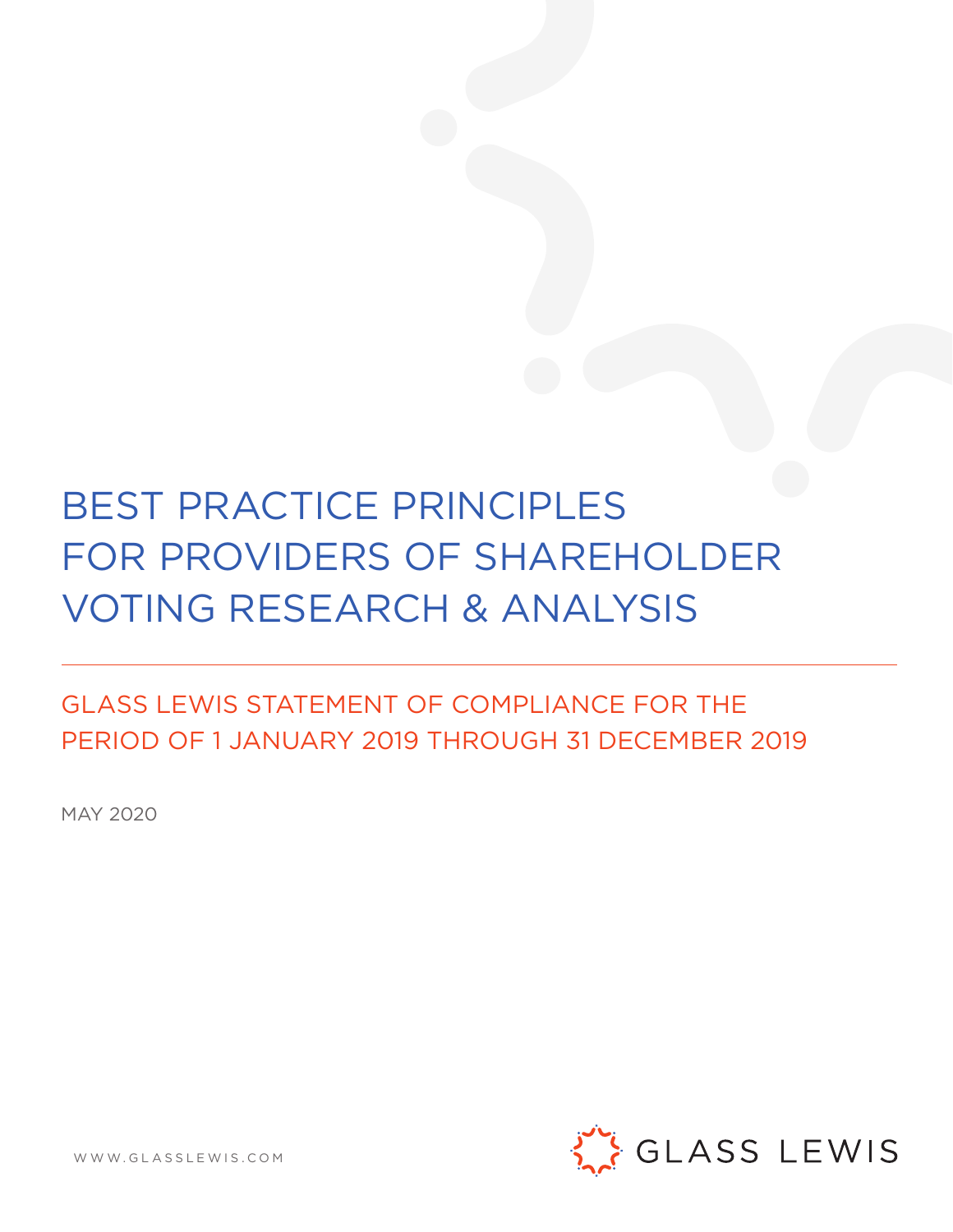

# **TABLE OF CONTENTS**

|--|

| $\overline{1}$ |  |
|----------------|--|
|                |  |
|                |  |
|                |  |
|                |  |
|                |  |
|                |  |
|                |  |
| 7)             |  |
|                |  |
|                |  |
|                |  |

(continued)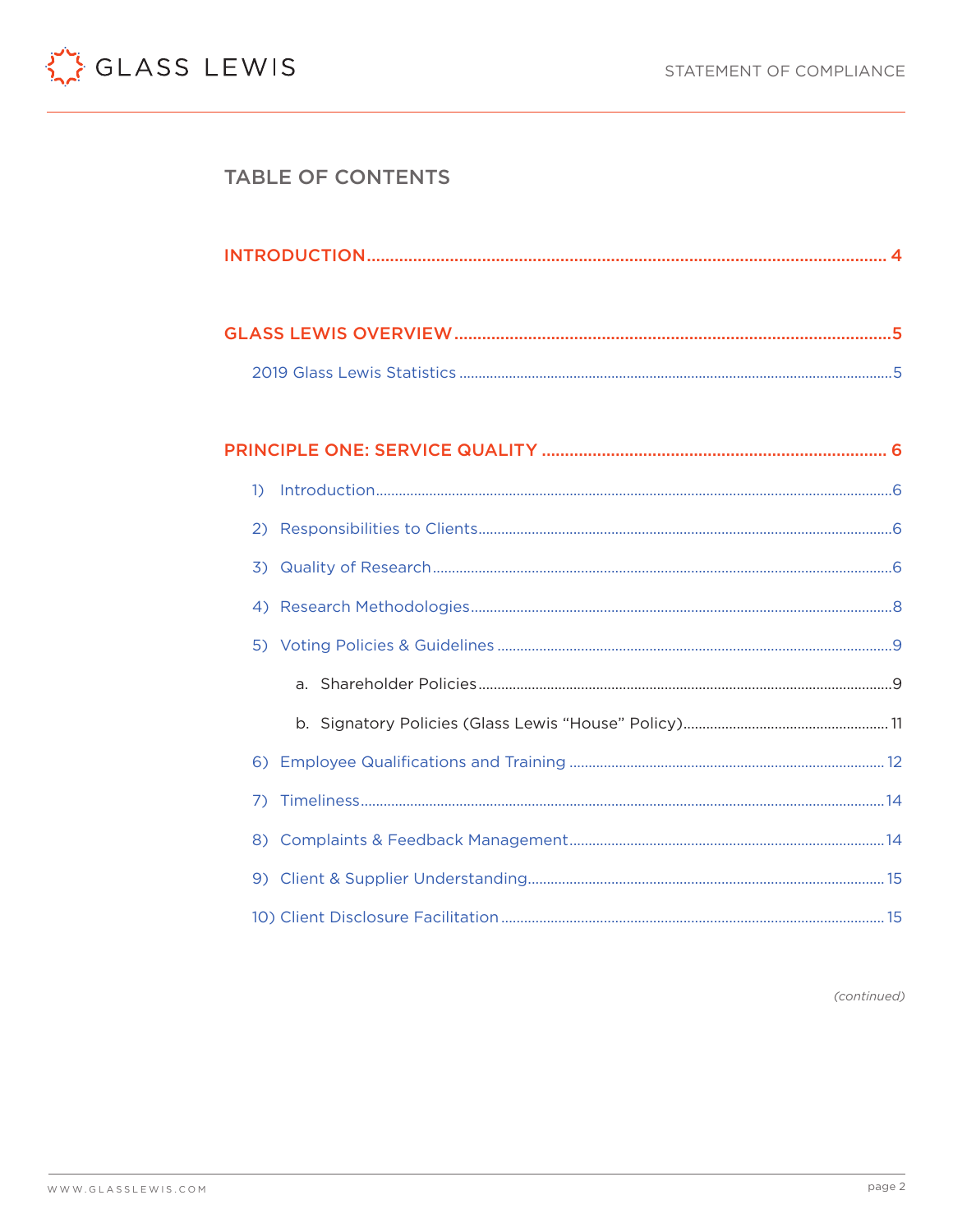# PRINCIPLE TWO: CONFLICTS OF INTEREST AVOIDANCE OR MANAGEMENT

|    | 2) Dialogue With Corporate Issuers, Shareholder |  |
|----|-------------------------------------------------|--|
| 25 |                                                 |  |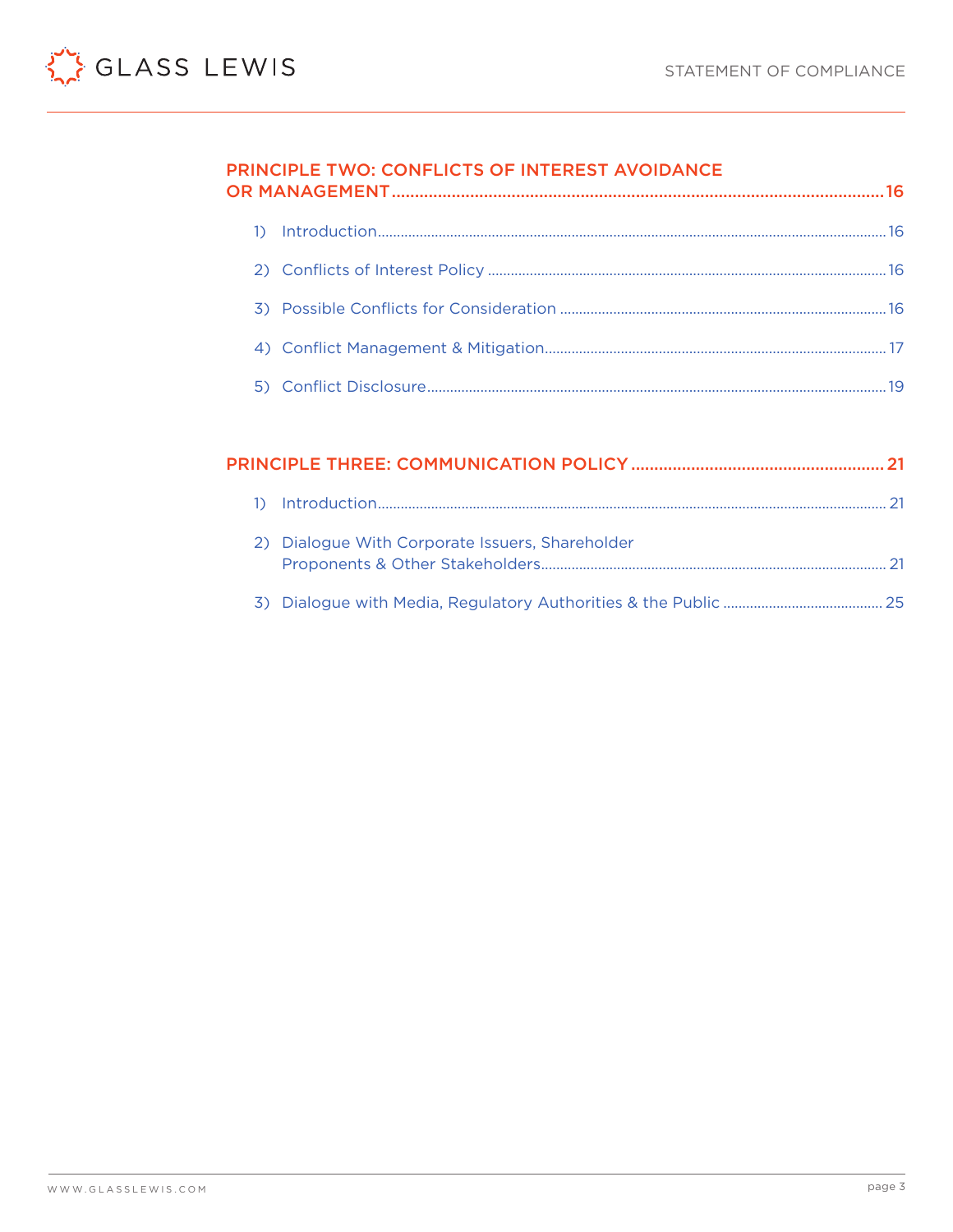

# INTRODUCTION

Glass Lewis<sup>1</sup> is pleased to provide this annual statement of compliance with the Best Practice Principles for Providers of Shareholder Voting Research and Analysis 2019 ("Principles" or "BPP") covering the period 1 January 2019 through 31 December 2019.

The Principles are the result of a thorough review process by the Best Practice Principles Group ("BPPG") with reference to the latest updated stewardship codes globally, the requirements of the revised EU Shareholder Rights Directive II ("SRD II") and the ESMA 2015 Follow-Up Report on the Development of the Best Practice Principles for Providers of Shareholder Voting Research and Analysis ("2015 ESMA Follow-Up Report"). The Principles are also informed by the input of institutional investors, corporate issuers and other stakeholders received through a public consultation by the BPPG (completed in December 2017) and a review by the BPP Review Committee chaired by an independent review chair. The 2019 Principles replace the original 2014 Principles.

The Principles, applied through an apply-or-explain framework, are designed to help institutional investor clients and other stakeholders understand the nature and character of shareholder voting research and analysis services; the standards of conduct that underpin those services; and, how signatories to the Principles interact with other market participants. They are not a rigid set of prescriptive rules; rather they consist of a set of Principles and accompanying Guidance.

The three Core Principles are:

- (i) maintaining a high level of service quality,
- (ii) disclosure of policies that address potential or actual conflicts of interest, and
- (iii) publication of policies for communication, with corporate issuers, shareholder proponents, other stakeholders, the media and the public.

This Statement of Compliance includes an introduction to Glass Lewis and three sections that describe how Glass Lewis applies each of the three Principles to its business model and to the products and services it provides its clients.

<sup>1</sup> For purposes of this Statement of Compliance, Glass Lewis includes Glass, Lewis & Co., LLC (U.S.) and its affiliates involved in shareholder voting research and analysis: Glass Lewis Europe Limited (Ireland), GL&M UK Limited (UK), IVOX Glass Lewis GmbH (Germany), CGI Glass Lewis Pty Ltd. (Australia), and GL&M Japan GK (Japan).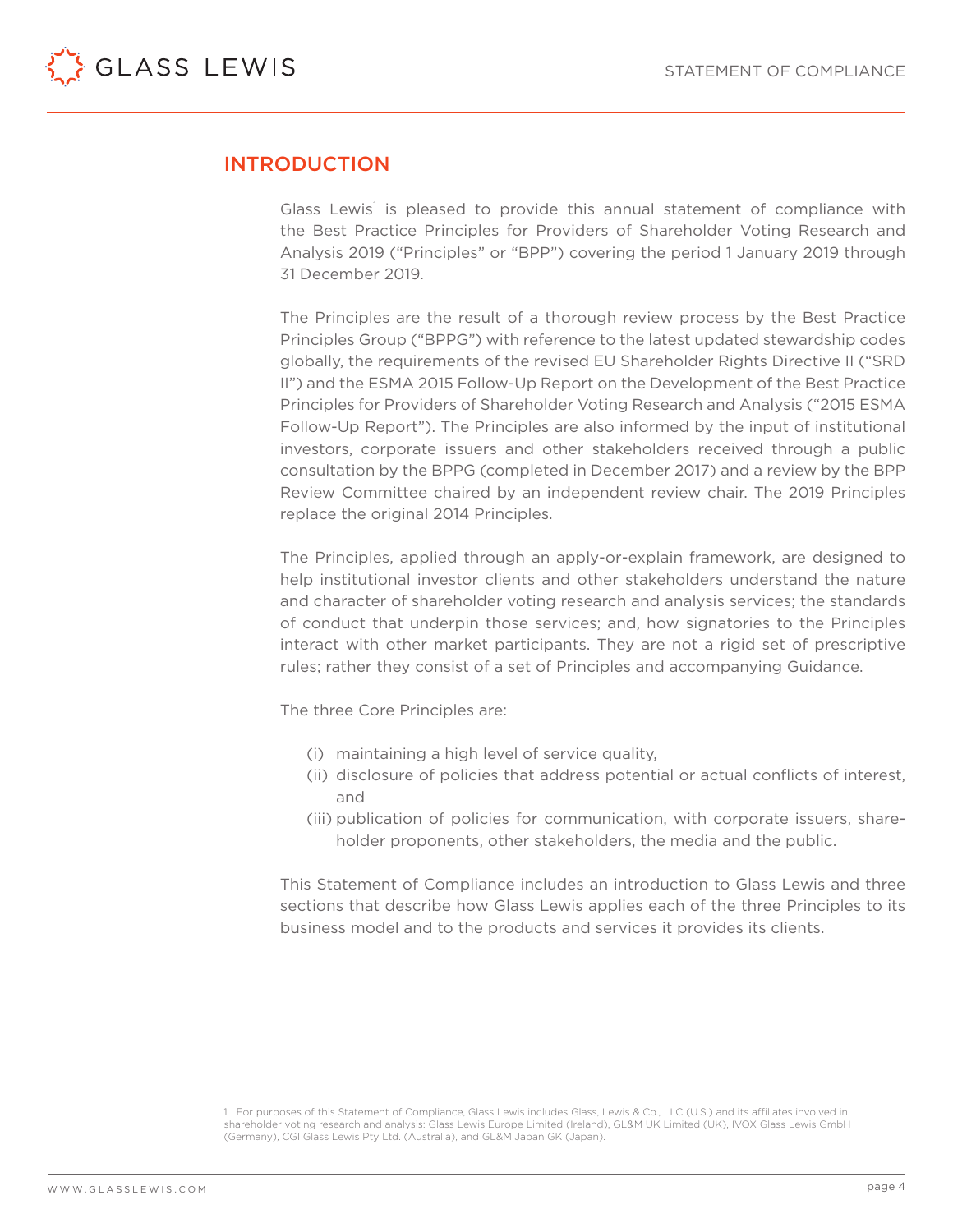<span id="page-4-0"></span>

# GLASS LEWIS OVERVIEW

Founded in 2003, Glass Lewis is a leading, independent corporate governance services firm that provides proxy research and vote management services to investors throughout the world. While institutional investor clients use Glass Lewis research primarily to help them make proxy voting decisions, they also use Glass Lewis research when engaging with companies before and after shareholder meetings.

Through Glass Lewis' web-based vote management system Viewpoint®, Glass Lewis also provides institutional investor clients with the means to receive, reconcile and vote ballots according to custom voting guidelines, and to record-keep, audit, report and disclose their proxy votes.

From its offices in North America (San Francisco, Kansas City and New York), Europe (Limerick, Ireland, London, England and Karlsruhe, Germany), Asia (Tokyo, Japan), and Australia (Sydney), Glass Lewis' 380+ person team provides research and voting services to institutional investors globally that collectively manage more than US \$35 trillion.

Corporate issuers, shareholder proponents and their respective advisors including law firms, proxy solicitors and compensation consultants — can purchase Glass Lewis Proxy Paper® research reports. Glass Lewis Proxy Paper reports are available to these stakeholders upon publication to Glass Lewis' institutional investor clients.

Glass Lewis is a portfolio company of the Ontario Teachers' Pension Plan Board ("OTPP") and Alberta Investment Management Corp. ("AIMCo"). Glass Lewis operates as an independent company separate from OTPP and AIMCo. Neither OTPP nor AIMCo is involved in the day-to-day management of Glass Lewis' business. Moreover, Glass Lewis excludes OTPP and AIMCo from any involvement in the formulation and implementation of its proxy voting policies and guidelines, and in the determination of voting recommendations for specific shareholder meetings.

# 2019 GLASS LEWIS STATISTICS

Countries covered: **106** Corporate issuers covered<sup>2</sup>: **20,831** Reports written by region: EMEA: **5,344** LATIN AMERICA: **591** ASIA PACIFIC: **12,185** NORTH AMERICA: **7,142** OCEANIA: **924** Total Reports Written<sup>3</sup>: **26.167** 

<sup>2</sup> Glass Lewis does not calculate the number of mutual funds covered at the individual mutual fund level; rather, it counts mutual funds at the fund family level.

<sup>3</sup> Glass Lewis writes one report per mutual fund family.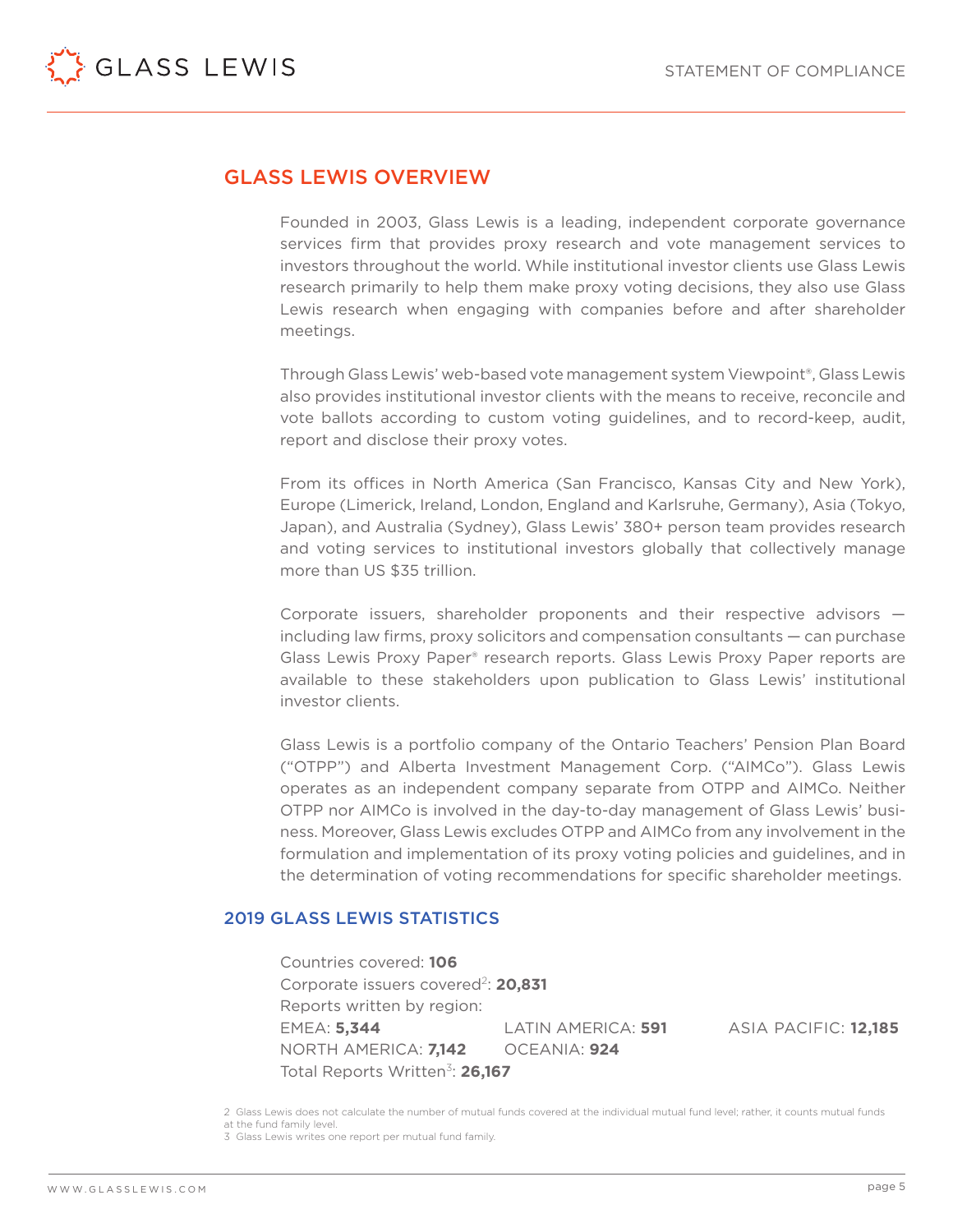# PRINCIPLE ONE: SERVICE QUALITY

*BPP Signatories provide services that are delivered in accordance with agreed-upon investor client specifications. BPP Signatories should have and publicly disclose their research methodology and, if applicable, "house" voting policies.*

# 1) Introduction

Glass Lewis believes that proxy advisors play an important support role, helping institutional investors meet their fiduciary responsibility to vote thousands of securities on behalf of their participants and beneficiaries in an informed manner, often in a very compressed timeframe.

Glass Lewis supports proxy voting, as well as engagement and compliance processes, of institutional investors globally. Specifically, governance research and vote management services are offered on the basis of established standards relating to Glass Lewis' research methodologies and voting policies as outlined below. While institutional investors may use Glass Lewis research and recommendations in their decision-making processes, Glass Lewis is neither an investment research firm nor does it have the authority to make voting decisions on its institutional investor clients' behalf.

# 2) Responsibilities to Clients

Glass Lewis, like other proxy advisors, is hired by and works to assist institutional investors in voting shares on behalf of their clients and beneficiaries. Glass Lewis endeavors to provide high quality, accurate and timely research to its institutional investor clients, based on the analysis of information culled from public disclosure.

Glass Lewis provides no guarantees regarding the accuracy or reliability of the publicly-sourced data and information used to develop its services as it is not Glass Lewis' responsibility to ensure the accuracy of the information contained in public disclosures.

Glass Lewis services are provided pursuant to a written contract that details the various duties and responsibilities of Glass Lewis in providing research and voting services to each client.

# 3) Quality of Research

Glass Lewis is dedicated to supporting the creation and preservation of long-term shareholder value through best-in-class proxy voting solutions and high quality, independent analysis of governance, environmental, social, finance, accounting, legal and reputational risks at corporate issuers worldwide.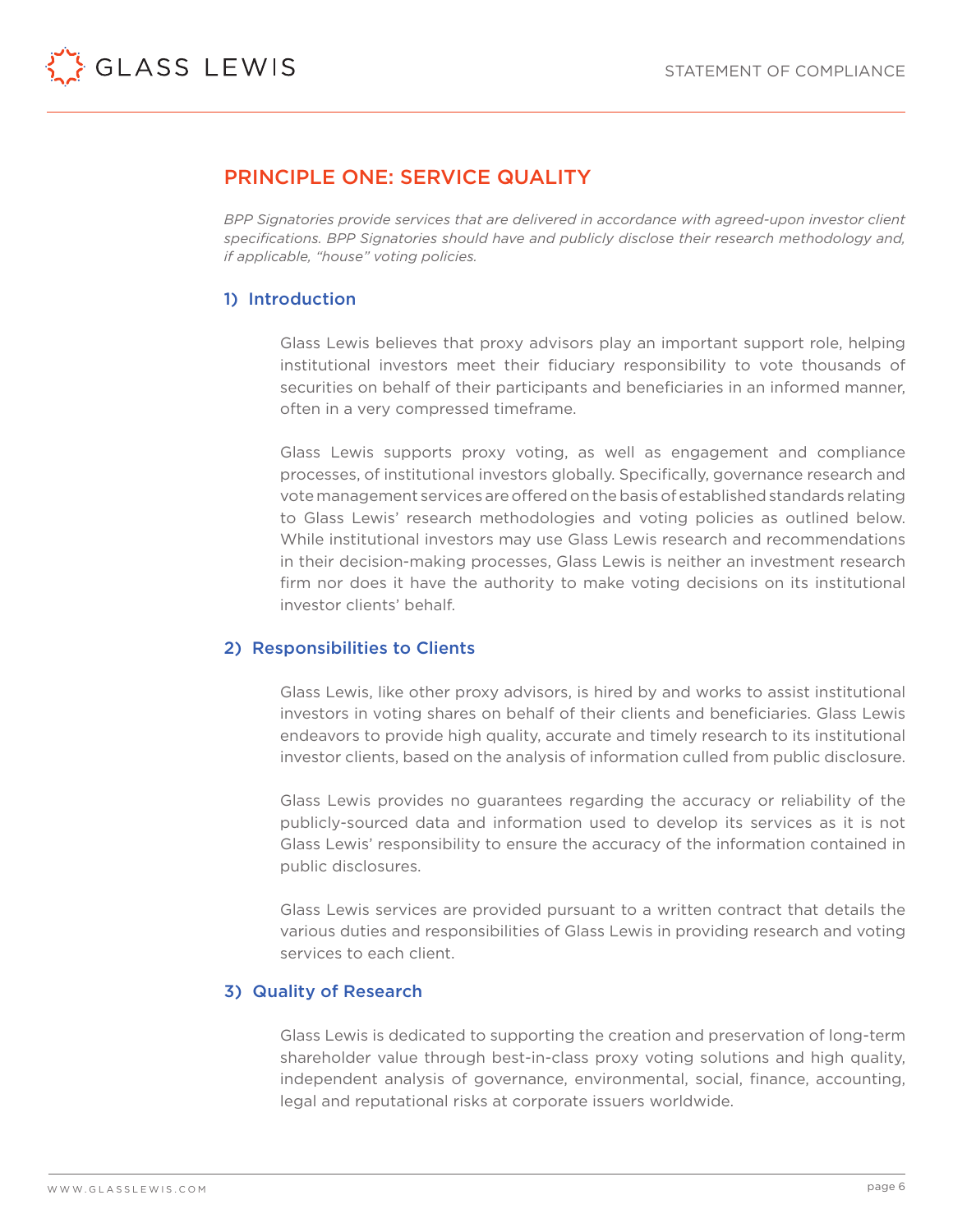<span id="page-6-0"></span>

Glass Lewis employs robust processes and procedures to meet the highest standards for accuracy, quality and timeliness. These include but are not limited to:

- employee hiring and training procedures;
- management review of research services:
- data checks:
- application of the four-eyes principle;
- vote recommendation audits;
- procedures for responding to the disclosure of supplemental material information following the publication of a Proxy Paper research report; and,
- online, auditable process for receiving, tracking and responding to alleged errors or omissions in reports that are brought to Glass Lewis' attention (see below for further discussion of Glass Lewis' error correction and notification procedures).

Glass Lewis' experienced, multi-disciplinary team leverages formal training and commercial experience in finance, accounting, law, business management, public policy and international relations. The research department comprises multiple research practices: Annual General Meeting (AGM), Remuneration, Mergers & Acquisitions, Quantitative Analysis and ESG. The AGM team is divided into regional teams, each of which is led by an analyst with relevant, specialized experience. Glass Lewis has a detailed research process requiring several levels of review and approval prior to publication of research and recommendations. The authority to publish Glass Lewis Proxy Paper research reports, thereby providing them to clients, is limited based on the issues covered in the report as well as the analyst's specialty, seniority and expertise.

Glass Lewis' proprietary databases allow the firm to maintain detailed audit tracking of analysts' work, as well as to keep records of company disclosures used in the preparation of its Proxy Paper research reports. No private information is used by Glass Lewis research staff, while external information (e.g., newspaper articles, summary of regulations, etc.) used in the analysis is referenced in the relevant report. Additionally, the sources of third-party data or information used in developing Glass Lewis services are identified in the relevant sections of reports.

Internal notes summarizing information and/or clarifications gathered through exchanges with corporate issuers and shareholder proponents are stored in Glass Lewis' databases for review by the research staff. Glass Lewis tracks exchanges with corporate issuers, including error/correction rates, and provides such information to clients upon request. Glass Lewis provides the subjects of its research with its Issuer Data Report ("IDR"), which details the key facts underlying the relevant Proxy Paper research report for their review before the report is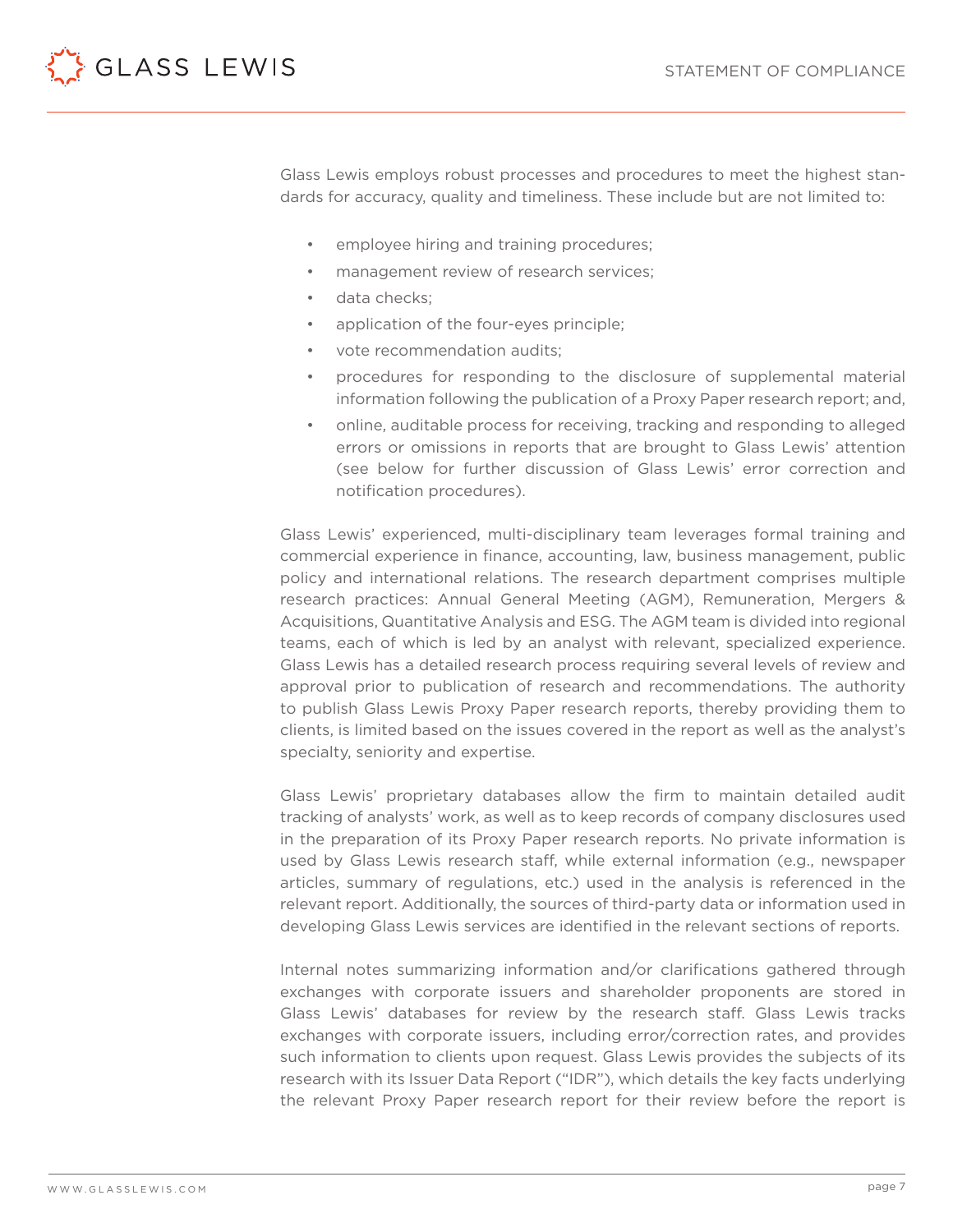<span id="page-7-0"></span>

finalized. This practice is deliberately limited to data. Glass Lewis finds that by providing the facts underlying the report, it can gain any benefit of company review without: (i) inviting time-consuming and unproductive debates about Glass Lewis' methodology, including what result that methodology should lead to in the context of a particular recommendation; or (ii) creating additional conflicts of interest. This free service has been available for several years and more than 1,400 companies in 22 countries participated during 2019.

# 4) Research Methodologies

Glass Lewis has policy approaches for each of the countries where it provides research on corporate issuers that recognize national and supranational regulations, codes of best practice and established governance practices, among other considerations.

Glass Lewis' policy approaches are intended to provide a consistent framework for analyzing corporate governance issues at each company in each market. Nevertheless, they are designed to be applied in a flexible manner, allowing analysts to exercise bounded judgment when assessing each issue on the ballot in order to make a recommendation that serves the best interests of shareholders. This approach provides consistency, while still allowing for consideration of the unique circumstances of a company, including performance, size, maturity, place of listing and incorporation, governance structure and responsiveness to shareholders.

While Glass Lewis has proprietary models for evaluating the link between compensation and performance and for assessing stock-based compensation plans, the firm also reviews these types of issues on a qualitative basis, taking into consideration the specific facts and circumstances of each company, including any rationale provided by the board for its decisions.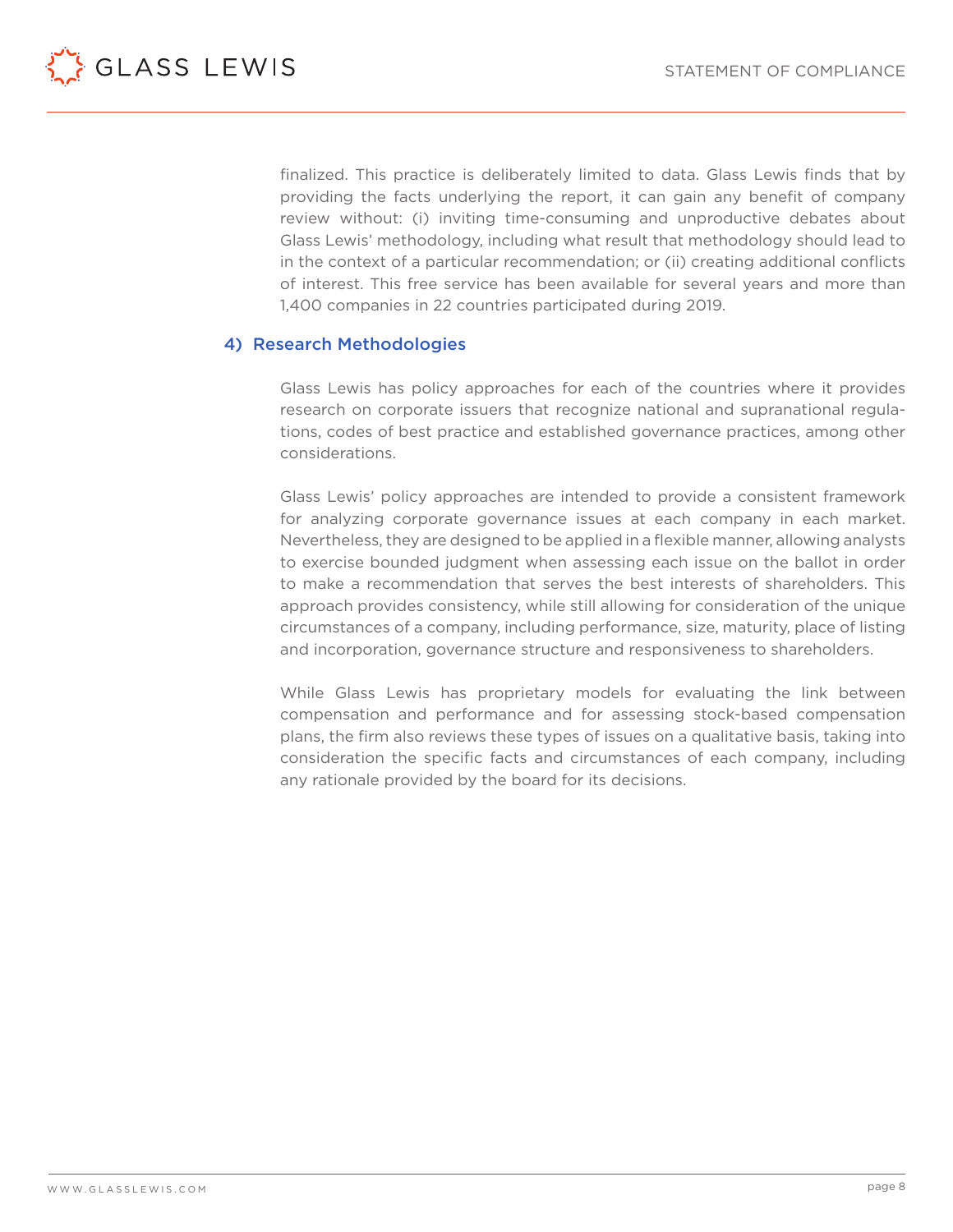#### GLASS LEWIS RESEARCH PROCESS

GLASS LEWIS



Glass Lewis research and recommendations are based exclusively on publicly available information. Accordingly, Glass Lewis encourages companies to provide comprehensive and clear disclosure about the relevant issues for consideration by shareholders. Glass Lewis does not incorporate into its research information that is not available to all other market participants.

When Glass Lewis analysts require clarification on a particular issue, they will reach out to companies but otherwise generally refrain from meeting privately with companies during the solicitation period. Please refer to the Communication Policy section of this Statement of Compliance for information regarding Glass Lewis' policy for communication with corporate issuers.

Glass Lewis directly sources annual and special meeting information from stock exchanges, regulators, companies (via direct mailings and company websites), custodians, transfer agents and other forms of direct procurement. Proxy materials are stored in Glass Lewis' research databases, made available to clients for their review and duly referenced in Glass Lewis Proxy Paper research reports whenever appropriate.

#### 5) Voting Policies / Guidelines:

#### a) Shareholder Policies

The supermajority of Glass Lewis institutional investor clients, which include the majority of the world's largest public pension funds, asset managers and mutual funds, vote according to a custom policy or via a custom process for reaching vote decisions, in line with what is becoming the standard practice among institutional investors. Accordingly, custom policy clients rely on Glass Lewis more for data and analysis than for Glass Lewis' voting recommendations.

Glass Lewis supports its institutional investor clients in the development and implementation of custom policies. A client's existing voting policy is initially reviewed both by research staff and a dedicated custom policy team in order to identify areas that require further discussion with the client before the custom policy is implemented. During the

Update Due to Reported Errors, Omissions or New Filings if Needed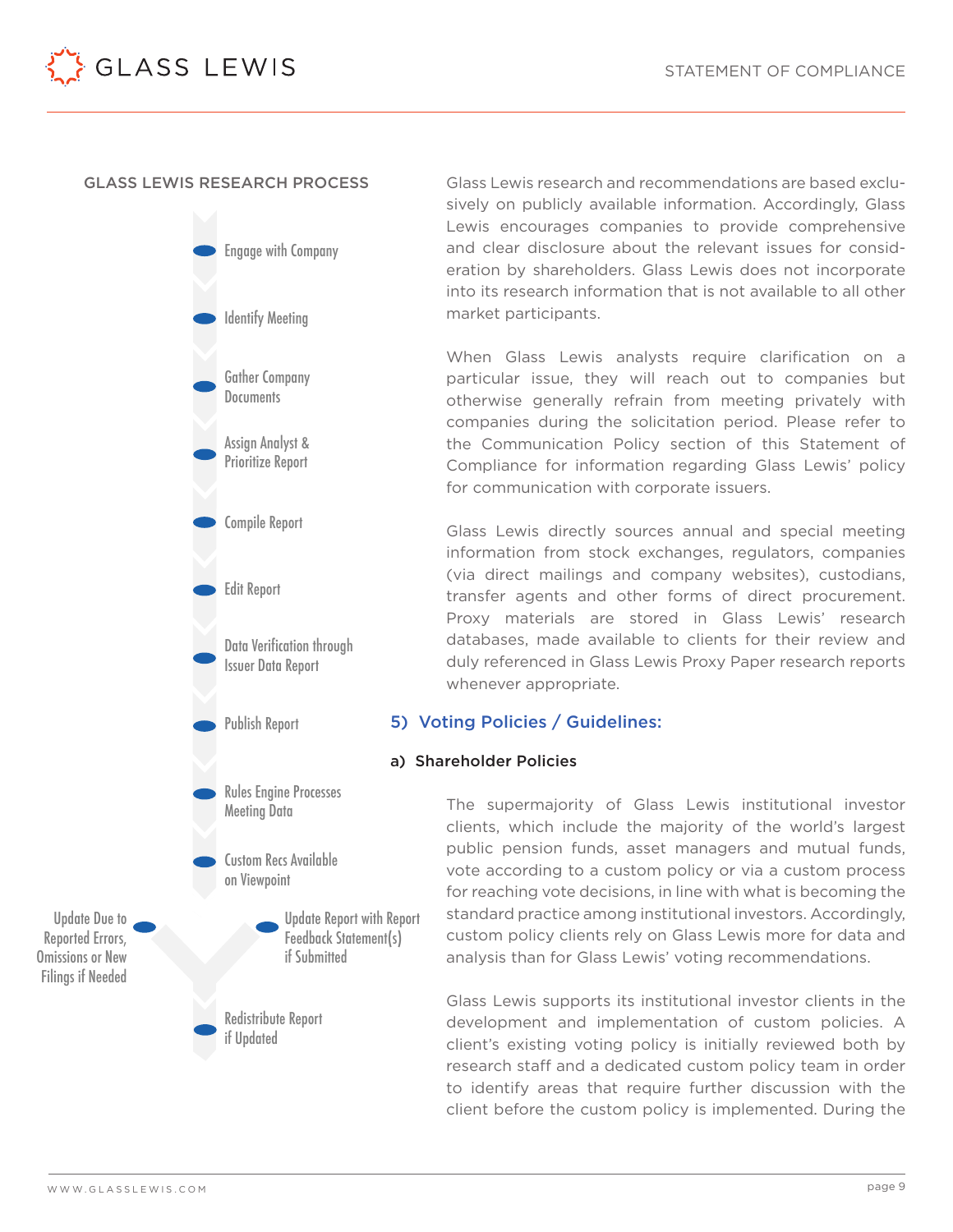<span id="page-9-0"></span>



implementation process, the Glass Lewis custom policy team discusses the options that can be used to accommodate the client's specific approaches to various issues. Once the policy is fully developed, the client reviews a final implementation document to ensure that its policy is being implemented by Glass Lewis in a manner that is in line with the client's instructions. Throughout the year, custom policy managers monitor trends and developments in corporate governance and proxy voting, and will consult with clients to implement new approaches that are consistent with their policies. In addition, Glass Lewis conducts annual policy reviews with each custom policy client to further analyze the client's policy and discuss any developments that might result in modifications to the policy.

Custom policy clients receive vote recommendations based on client custom policies, as well as the rationales for each recommendation. Custom policy clients also have access to Glass Lewis Proxy Paper reports, which feature analysis and recommendations based on the Glass Lewis house policy. IVOX Glass Lewis custom research clients may also receive research reports that are based on the [BVI](https://www.bvi.de/) policy or their own custom policy. Glass Lewis Proxy Papers and IVOX Glass Lewis custom research reports contain extensive data, information and analysis for relevant agenda items.

All institutional investor clients, with the exception of IVOX Glass Lewis custom research clients as previously mentioned, receive the same Glass Lewis Proxy Paper report, in the same format, at the same time and with the same recommendations. The Proxy Paper reports are not customized for any client or client investment strategy. In conjunction with the publication of the Proxy Paper report, Glass Lewis also generates and displays client custom recommendations through its web-based voting platform, Viewpoint.

Viewpoint applies client custom policies to each meeting using a proprietary rules engine developed by Glass Lewis. The logic-based rules engine technology and agnostic data collection process used by Glass Lewis ensure that custom policies are applied in an objective and consistent manner that is fully logged and auditable. As upcoming meetings are identified, each proposal is categorized by Glass Lewis research analysts. The rules engine then references the relevant client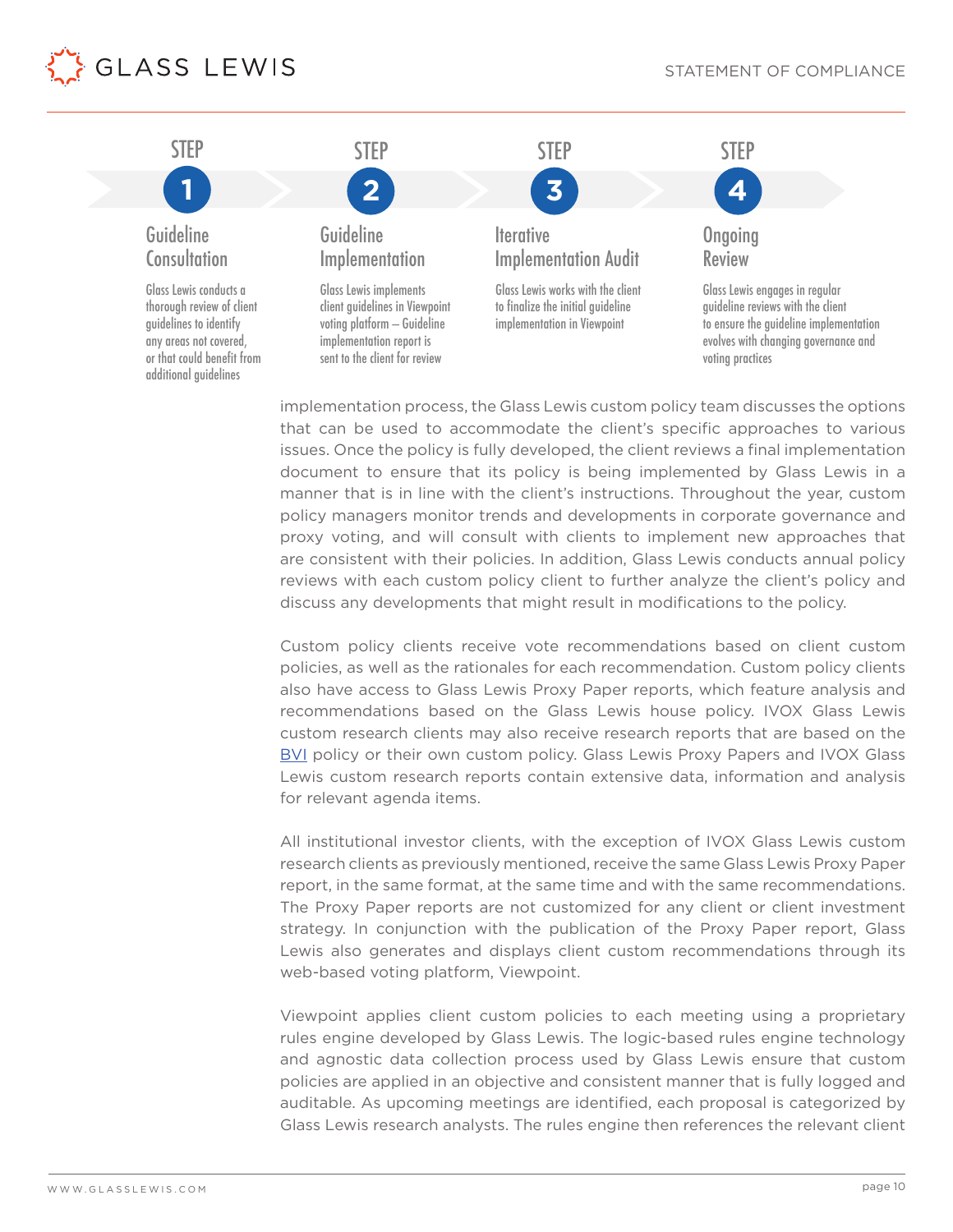<span id="page-10-0"></span>

policies for those proposals, determines the data points that are required to apply the policies, and prompts the research analysts working on that meeting to furnish the data points. Once all of the necessary information has been gathered and reviewed for accuracy, the rules engine processes the relevant rules and generates the custom recommendations for clients.

Many clients employ hybrid policies. Vote decisions of hybrid policy clients may be based on a combination of recommendations generated by the client custom policy, the Glass Lewis house policy and issues that were "referred" for case-bycase analysis by the client.

Whether clients elect to receive vote recommendations according to a custom policy, a hybrid policy or the Glass Lewis house policy, they control when and how votes are cast. Viewpoint provides clients with the ability to override recommendations triggered by their selected policy or policies, which they often elect to do. Clients are responsible for designing and managing their vote management preferences, assigning review and voting rights to users, etc. Glass Lewis is responsible for ensuring that voting is conducted in accordance with client instructions.

#### b) Signatory Policies (Glass Lewis "House" Policy)

Glass Lewis' Senior Vice President of Research & Engagement oversees the development and implementation of the Glass Lewis house voting policies, in consultation with the Glass Lewis Research Advisory Council, an independent external group of prominent industry experts. Please refer to [www.glasslewis.com/](http://www.glasslewis.com/ leadership-2/) [leadership-2/](http://www.glasslewis.com/ leadership-2/) for more details about the Glass Lewis Research Advisory Council.

While Glass Lewis applies global general principles, including promoting director accountability, fostering close alignment of remuneration and performance, and protecting shareholder rights across all of these policies, Glass Lewis closely tailors its approach to each country's relevant regulations, practices, corporate governance codes and stewardship codes. Guidelines are revised and enhanced at least annually in response to regulatory developments, market practices and corporate issuer trends, which are closely monitored and assessed throughout the year. Policy updates are usually made available in November and December.

Glass Lewis policies are formulated via a bottom-up approach that involves extensive discussions with a wide range of market participants, including institutional investor clients, corporate issuers, corporate issuer organizations, academics and subject matter experts, among others. Ongoing dialogue with the various industry players and active participation in panels, working groups and industry conferences allow Glass Lewis to keep abreast of and respond to industry developments. In addition, Glass Lewis accepts feedback about its policies throughout the year via a dedicated mechanism on its public website at [www.glasslewis.com/guidelines](http://www.glasslewis.com/guidelines).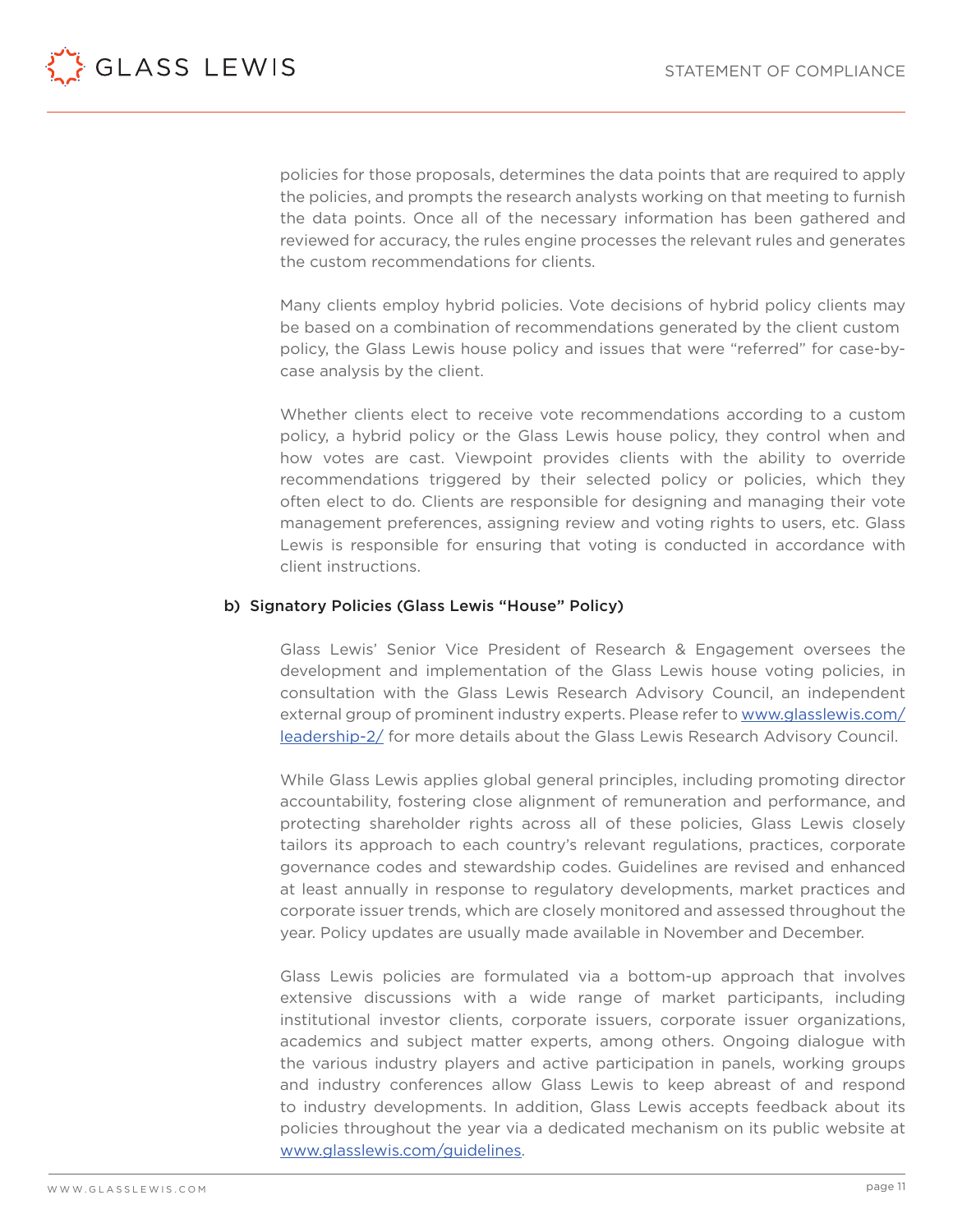

Policy changes and report enhancements are driven by such engagement, as well as by in-depth internal discussions involving the various research teams and focusing on any gap between existing guidelines and market developments. Changes may also be made in response to voting outcomes of the previous proxy season and review of academic literature and regulatory body reports, among other sources.

When Glass Lewis policy guidelines deviate from local standards on that same topic and apply stricter principles as a way to promote better governance practices, market standards are nevertheless clearly identified in the voting guidelines and the Glass Lewis Proxy Paper research reports to allow clients to make an informed decision.

It should be noted that almost all clients that choose to adopt Glass Lewis' policy toward one or more voting issues do so after a thorough review of Glass Lewis guidelines, methodologies and research samples, in conjunction with an assessment of the experience and qualifications of Glass Lewis' management and analysts. Such evaluation often involves presentations by Glass Lewis to various members of the investor organization, including members of investment management, compliance or risk management groups, as well as proxy committees and fund trustees, among others. Clients that adopt some or all of Glass Lewis' policies as their own generally do so after determining that the Glass Lewis approach closely reflects their own view; they will review the policy at least annually and, over time, often choose to customize some of their approaches as their views on issues evolve.

Information regarding Glass Lewis' policies and research methodologies is available on Glass Lewis' public website at [www.glasslewis.com/guidelines.](http://www.glasslewis.com/guidelines)

# 6) Employee Qualifications & Training

Glass Lewis' proxy research efforts are led by the Senior Vice President of Research and Engagement. Glass Lewis employs a team of 380+ professionals with diverse, relevant experience and education, and allows them to exercise bounded judgment, while senior management closely oversees the development of new and existing policies and research. The research group includes professionals who collectively speak 25+ languages. Glass Lewis' global perspective is further informed by the unique talents and experience of Glass Lewis' independent Research Advisory Council.

All Glass Lewis analysts have at least a bachelor's degree in a relevant field while many Glass Lewis executives, senior managers and senior analysts have advanced degrees and/or professional experience in relevant disciplines such as law, business, public policy, finance and accounting. Most of the permanent team has worked at Glass Lewis for several years, including some who have been with the firm since its founding in 2003.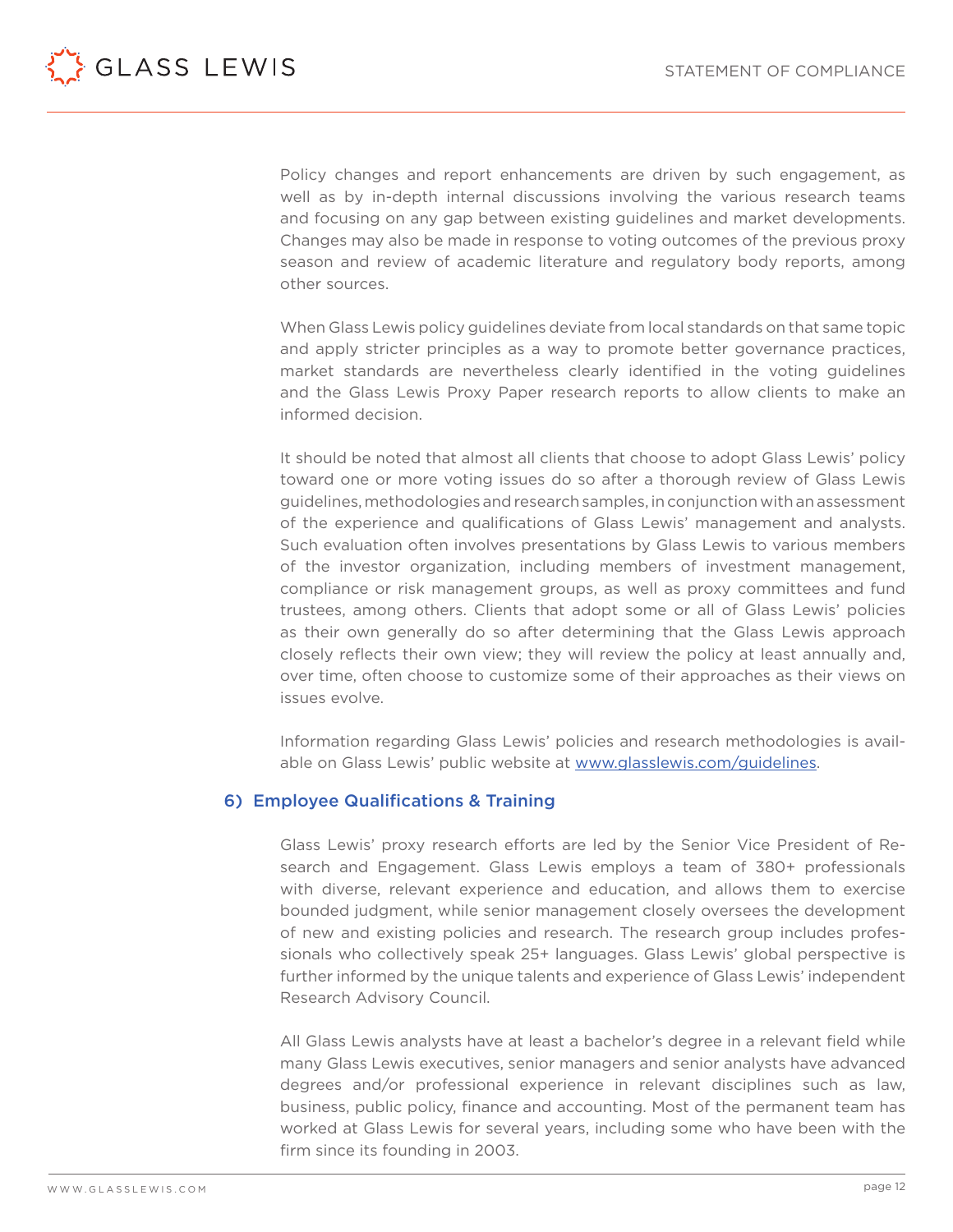<span id="page-12-0"></span>

Glass Lewis supplements its full-time analyst staff with Research Associates ("RAs") who are responsible for gathering relevant information for Glass Lewis Proxy Paper research reports, setting up the framework of reports and, in some cases, providing initial drafts of reports. Glass Lewis RAs undergo extensive classroom and hands-on training and are subject to close oversight by permanent Glass Lewis analysts. As previously noted, depending on the size and complexity of the company being analyzed, the report will be edited by several additional analysts, up to and including the Senior Vice President of Research and Engagement, Vice Presidents and Directors of Research. Specialized teams devoted to analyzing remuneration, ESG and mergers and other financial transactions also contribute to and review reports, as necessary.

Publishing rights are limited to senior research staff.

The biographies of Glass Lewis' management and senior executives are available via the Glass Lewis public website at [www.glasslewis.com/leadership-2/.](http://www.glasslewis.com/leadership-2/) Information about the staff is available to current clients, who may assess the qualifications of Glass Lewis' analysts as part of their due diligence, as well as to prospects.

Moreover, in order to ensure all employees, as well as all independent contractors, temporary workers and agents that are subject and control of Glass Lewis ("Supervised Persons") understand and comply with all of Glass Lewis' policies and procedures, all Supervised Persons receive formal trainings assigned or delivered by Glass Lewis' Compliance Department. This includes, but is not limited to, Glass Lewis' policies and procedures on workplace conduct, conflicts of interest, confidential information, data protection, material non-pubic information and personal securities trading, etc.

In addition, certain documents require that Supervised Persons return an acknowledgment form that attests they have read the policies and procedures included in the document and that they agree to abide by them while they are performing work on behalf of Glass Lewis. These include Glass Lewis' Employee Handbook, Glass Lewis' Third-Party Worker Policies and Procedures, and Glass Lewis' Code of Ethics.

Supervised Persons are required to complete the trainings and acknowledgment forms as a condition of their employment/engagement with Glass Lewis, and are further required to retake the trainings and re-sign the acknowledgment forms, on an annual basis.

The Glass Lewis Compliance Department, comprised of the Director of Compliance and the Senior Vice President and General Counsel of Glass Lewis, is responsible for overseeing and enforcing compliance of all Glass Lewis policies and procedures by all Supervised Persons, with the ongoing support of the Glass Lewis Compliance Committee.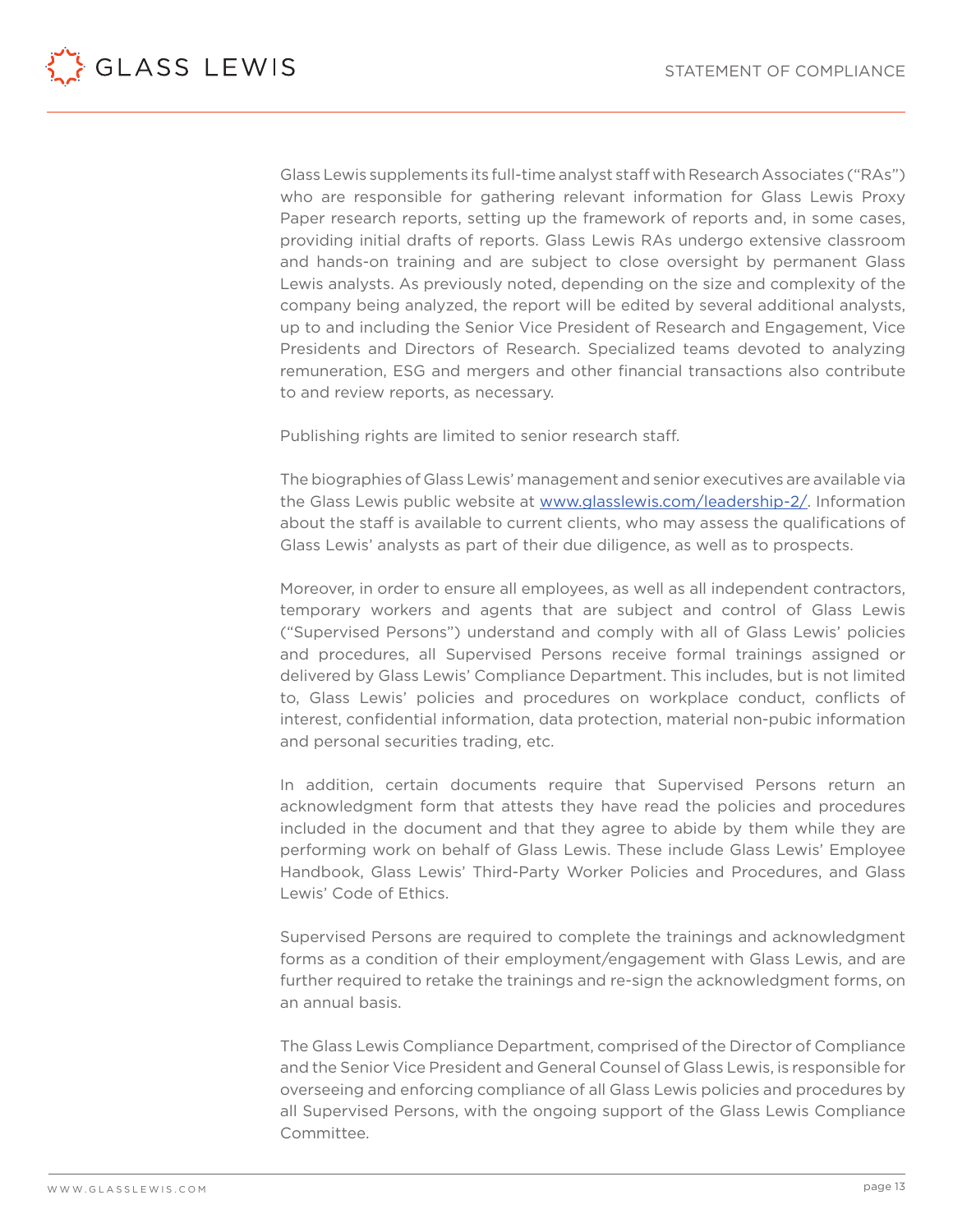<span id="page-13-0"></span>

# 7) Timeliness

Glass Lewis Proxy Paper research reports are typically available at least two (2) to three (3) weeks prior to the meeting date, which provides sufficient time for Glass Lewis to receive and respond to notifications of supplemental filings and potential factual errors.

Nevertheless, for many emerging markets with less robust regulatory regimes, proxy materials may be released in a less timely fashion, which can directly impact publishing times. Furthermore, in the case of mergers or proxy contests, where the situation is more fluid due to potential negotiations and additional disclosure by the parties involved, Glass Lewis often publishes its reports closer to the meeting date as it attempts to balance the need to give clients sufficient time to review the analysis with the need to ensure that clients have the complete, up-to-date analysis to support their informed decision making.

#### 8) Complaints & Feedback Management

When Glass Lewis is notified of a purported error or omission, it immediately reviews the Proxy Paper report and, if there is a reasonable likelihood the report will require revising, removes the report from its published status so no additional clients can access it. If a report is updated to reflect new disclosure or the correction of an error, Glass Lewis notifies all clients that have accessed the report or have corresponding ballots, whether or not the update affected any recommendations. Additionally, the exact nature of the report's updates and revisions are clearly described in the republished report.

Corporate issuers or their representatives that notify Glass Lewis of a relevant purported factual error or omission in a Proxy Paper report will receive a response from the research team addressing their comments and/or questions. However, Glass Lewis does not debate matters of opinion or policy during the solicitation period.

Glass Lewis encourages corporate issuers to contact Glass Lewis via the Issuer Portal at [www.glasslewis.com/issuer-overview/](http://www.glasslewis.com/issuer-overview/), which is designed to facilitate and track communication with companies, including arranging calls, meetings and Proxy Talk conference calls on high-profile meetings, key proposals and timely governance topics. The Issuer Portal also provides a means for corporate issuers to comment on and provide feedback on Glass Lewis' Proxy Paper research reports and to notify Glass Lewis of subsequent proxy circulars and press releases, as well as perceived errors or omissions in Glass Lewis' Proxy Paper reports.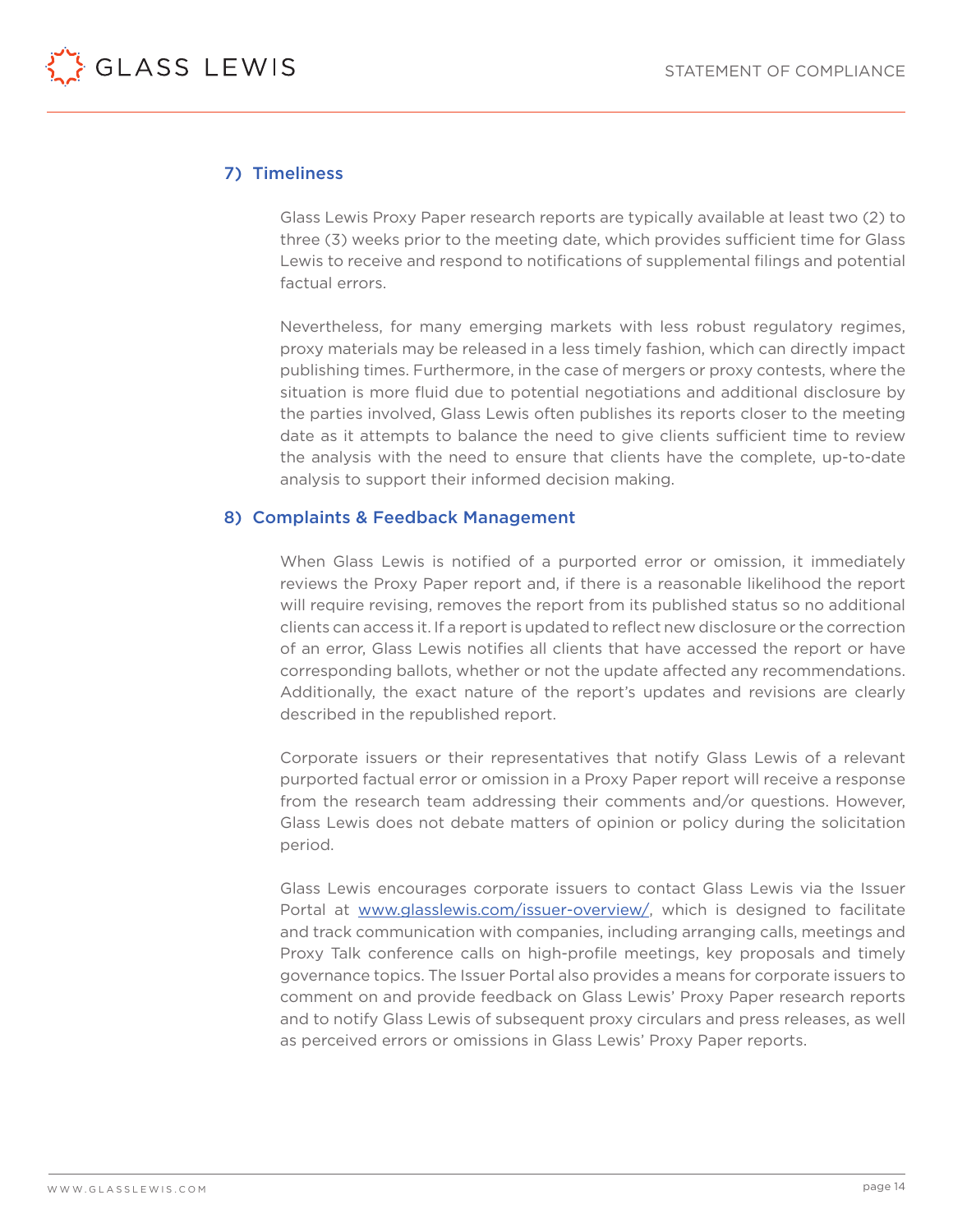<span id="page-14-0"></span>

# 9) Client & Supplier Understanding

Glass Lewis employs a number of methods to foster continuous, proactive communications with its clients. Clients have access to Glass Lewis research staff members and regularly conduct on-site visits. Additionally, Glass Lewis hosts Proxy Talk conference calls for clients to preview key topics for proxy season and discuss any modifications to proxy voting policies. These calls are recorded and available at [www.glasslewis.com/blog/](http://www.glasslewis.com/blog/). Proxy Talks are also, and more often, used on an ad-hoc basis to highlight and discuss important meetings and issues in the governance world, including proxy contests, mergers, high-profile meetings or proposals, as well as regulatory changes. Regardless, Proxy Talks are held with the intent of providing an independent, unbiased forum for Glass Lewis institutional investor clients to interact with call participants and hear details of the relevant governance issues.

Moreover, each client is assigned a client service manager who is responsible for maintaining the relationship with the client and servicing the client's proxy voting needs. Through their dedicated client service managers, and information included in various Glass Lewis publications, clients are continuously kept aware of impediments affecting the provision of services by Glass Lewis, such as incomplete or late disclosure by corporate issuers or shareholder proponents, as well as inconsistencies of information provided by other intermediaries, among others.

# 10) Client Disclosure Facilitation

As each client's proxy voting processes and procedures are different, the amount of information provided to any particular client depends on its unique requirements. Glass Lewis client service managers work with each client to determine the nature and amount of information the client requires, as well as the schedule for delivery of this information.

Glass Lewis' Viewpoint voting platform features a unique regulatory reporting module that enables compliance with SEC Form N-PX, SEDAR National Instrument 81-106 and other regulatory reporting.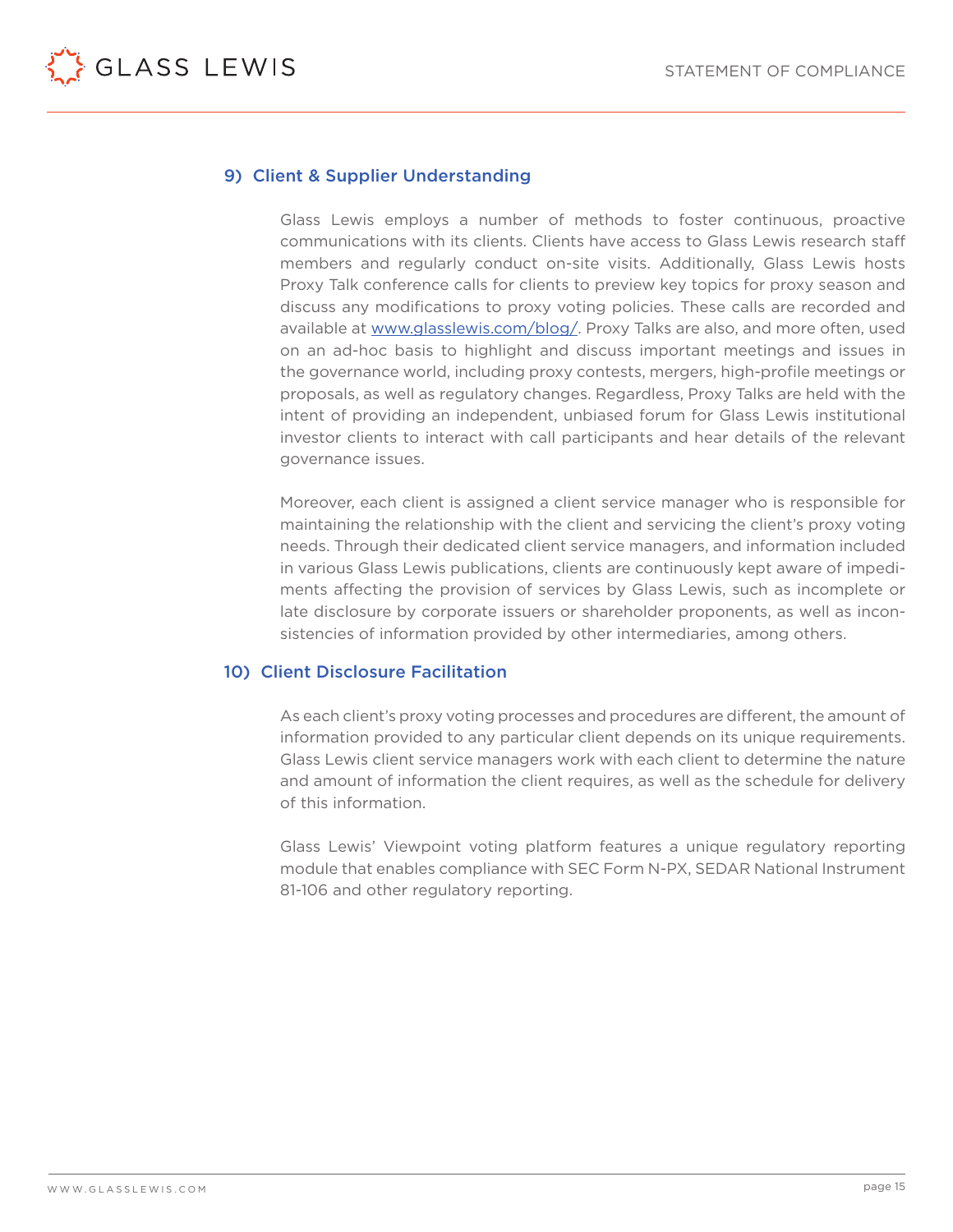# <span id="page-15-0"></span>PRINCIPLE TWO: CONFLICTS OF INTEREST AVOIDANCE OR MANAGEMENT

*Signatories should have and publicly disclose a conflicts-of-interest policy that details their procedures for avoiding or addressing potential or actual conflicts of interest that may arise in connection with the provision of services.*

# 1) Introduction

Glass Lewis understands and takes seriously the potential for conflicts of interest to affect the independence and integrity of its research and analysis. Accordingly, Glass Lewis has always taken a rigorous approach to identifying and seeking to prevent conflicts. At the same time, as the Principles recognize, possible conflicts can arise in all businesses and, where conflicts cannot be eliminated, they must be managed and mitigated. Glass Lewis believes that, in such circumstances, proxy advisors must proactively and explicitly disclose those conflicts in a manner that is transparent and readily accessible to clients.

# 2) Conflicts of Interest Policy

Glass Lewis maintains strict policies and procedures governing personal, business and organizational relationships that may present a conflict in independently evaluating companies. Glass Lewis' *Policies and Procedures for Managing and Disclosing Conflicts of Interest*, which also contain a Conflict of Interest Statement, are available on Glass Lewis' public website at [www.glasslewis.com/conflict-of](http://www.glasslewis.com/conflict-of- interest/)[interest/](http://www.glasslewis.com/conflict-of- interest/), and are reviewed and revised annually by Glass Lewis' Compliance Committee. These policy documents describe in detail how Glass Lewis avoids, manages and discloses potential conflicts of interest, such as those arising from the ownership of Glass Lewis, from having investment manager affiliates of corporate issuers and shareholder proponents as clients, as well as other individual and firm conflicts. They further explain that Glass Lewis neither provides consulting services to corporate issuers nor does it advise shareholders on how to gain support for initiatives, such as shareholder proposals or proxy contests. Finally, with the help of Glass Lewis' independent Research Advisory Council, Glass Lewis ensures its policies and guidelines reflect current and developing trends, including regulatory changes and market practices, and that its research meets the highest standards of quality, objectivity and independence.

# 3) Possible Conflicts for Consideration

Proxy research providers, like many companies, may face conflicts in conducting their business. In the case of proxy advisors, potential conflicts generally fall into three categories: (i) business, such as consulting for corporate issuers; consulting for shareholder proponents and dissident shareholders on meeting-specific initiatives; or selling research reports to asset manager divisions of corporate issuers; (ii) personal, where an employee, an employee's relative(s) or a director to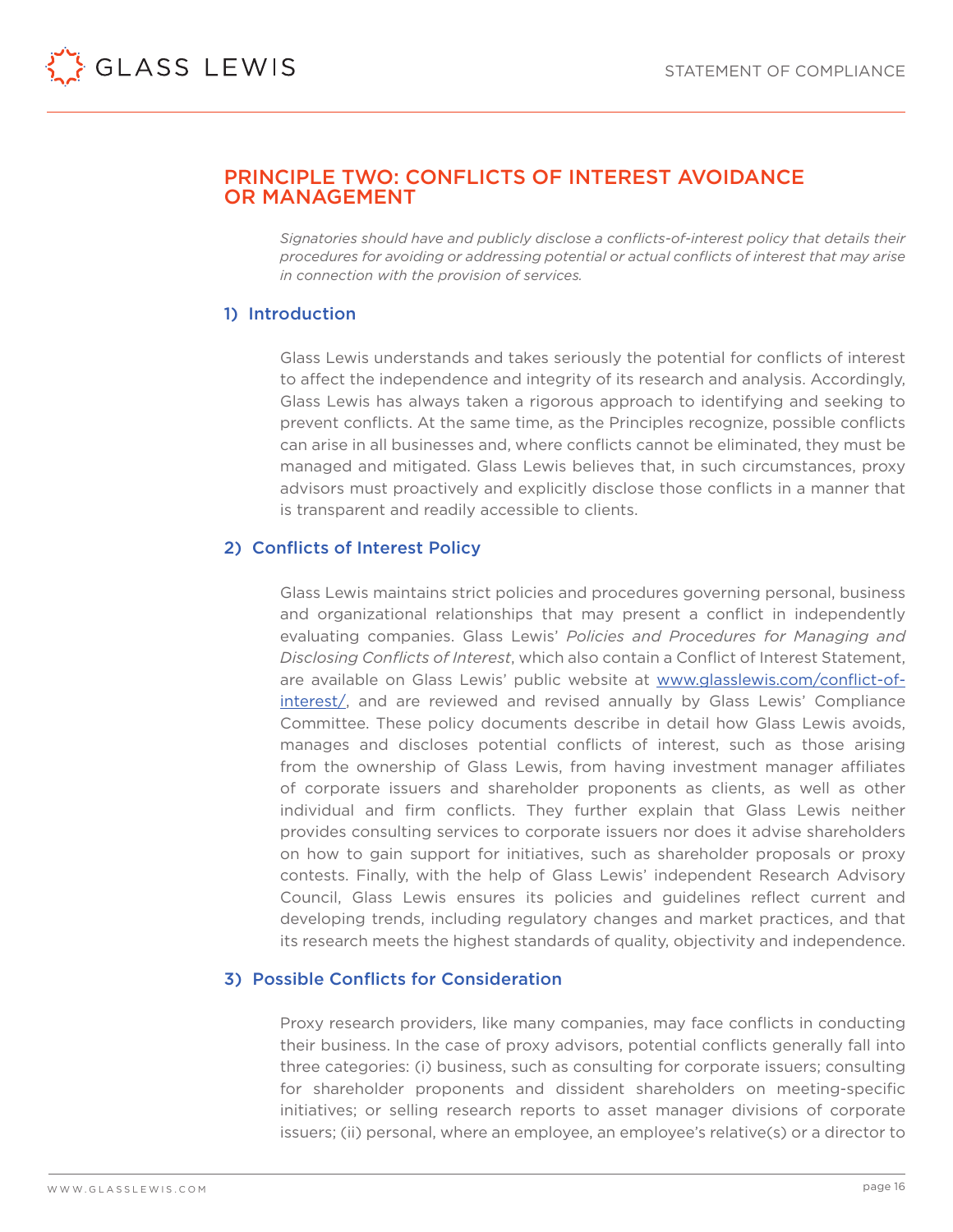<span id="page-16-0"></span>

the proxy advisor serves on a corporate issuer board; or (iii) organizational, such as being a corporate issuer itself or being owned by an institutional investor.

To manage and mitigate potential conflicts, Glass Lewis employs rigorous conflict avoidance safeguards. Glass Lewis avoids conflicts by not offering consulting services to corporate issuers or directors. Nor does it consult with shareholder proponents regarding particular meetings or initiatives. Likewise, Glass Lewis maintains its independence from its owners, Ontario Teachers' Pension Plan Board ("OTPP") and Alberta Investment Management Corp. ("AIMCo"), by excluding them from any involvement in the making of Glass Lewis' proxy voting policies and voting recommendations. Glass Lewis also relies exclusively on publiclyavailable information for the purpose of developing its proxy analysis and vote recommendations. Glass Lewis avoids off-the-record discussions with companies, directors, shareholder proponents and dissident shareholders during the proxy solicitation period to ensure the independence of its research and advice and to avoid receiving information, including material non-public information, not otherwise available to shareholders.

As further discussed below, Glass Lewis also manages potential conflicts through mitigation measures and robust disclosures.

#### 4) Conflict Management & Mitigation

As noted above, Glass Lewis maintains a Conflict of Interest Policy and Policies and Procedures for Managing and Disclosing Conflicts of Interest ("Conflict Documents") and a Code of Ethics.

The Glass Lewis Compliance Committee is the main body responsible for overseeing and implementing Glass Lewis' Conflict Documents and the Code of Ethics. This includes drafting, analyzing, discussing, and monitoring these policy documents. The Compliance Committee meets quarterly and on an ad hoc basis as necessary. It is composed of Glass Lewis' President; Chief Operating Officer; Senior Vice President of Research and Engagement; Senior Vice President and General Counsel; Vice President of Human Resources; and Director of Compliance.

If an unforeseen conflict requires treatment in a manner different than under the established Conflict Documents, the Compliance Committee will develop and implement appropriate alternate measures up to and including having Glass Lewis refrain from writing a Proxy Paper research report on a particular company (with the understanding, in such case, that Glass Lewis would procure a substitute research report for clients from an alternative, qualified provider). For instance, where any employee or relative of an employee is an executive or director of a corporate issuer, that employee plays no role in the development of analysis or voting recommendations for that company and that fact and the nature of that relationship are prominently disclosed in the relevant report.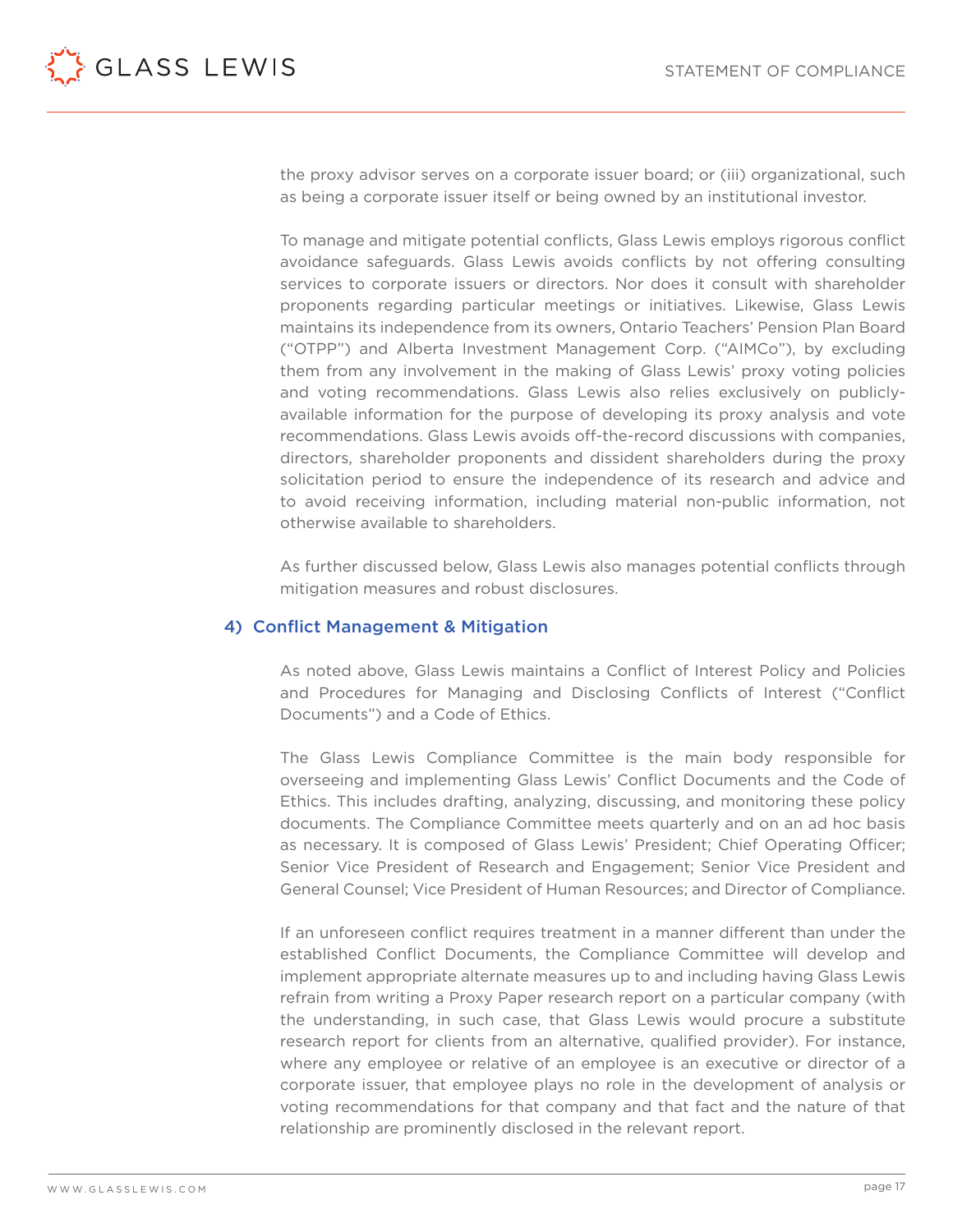<span id="page-17-0"></span>

Moreover, as a condition of employment or engagement, all Supervised Persons (as defined under Section 6 "Employee Qualifications & Training" of Principle 1: Service Quality) receive the Code of Ethics within their first week at Glass Lewis, and are required to: (i) read its contents and acknowledge and agree to comply with the policies and procedures contained therein by signing an acknowledgment form; (ii) disclose any outside activities, as well as any ownership interests or personal relationships the Supervised Person may have with a corporate issuer that may be deemed a conflict of interest for Glass Lewis; and (iii) disclose all personal accounts in which any securities are held, regardless of whether or not the Supervised Person has direct or indirect influence or control (i.e., investment discretion) over the management of the account. All Supervised Persons are required to re-sign the acknowledgment form and fill out the disclosure forms annually.

All Supervised Persons are strictly prohibited from trading on the basis of material non-public inside information, in violation of applicable securities laws.

Additionally, in order to limit the potential for conflicts of interest, Glass Lewis requires that all Supervised request pre-approval from the Glass Lewis Compliance Department prior to buying or selling any publicly-traded security for a personal account, including taking advantage of an IPO or a limited trading opportunity. Once approved, all pre-approved trades must be executed by the end of the trading day on the date the approval is granted. If the trade is not executed by the end of such trading day, a new request must be submitted, and a new authorization must be obtained prior to the trade being executed. Supervised Persons will only be authorized to buy or sell a publicly-traded security for a personal account and/or participate in an IPO or a limited trading opportunity if it does not create a conflict of interest. Moreover, as a general rule, Supervised Persons are prohibited from buying or selling any security of a company that is the subject of a Glass Lewis Proxy Paper research report, thirty (30) days before, and until one (1) day after, the date of such company's shareholder meeting.

Within thirty (30) days after the end of each quarter, Supervised Persons are required to submit a Quarterly Personal Trading Report, regardless of whether or not they have any personal accounts, with the purpose of reporting any trading activity during the preceding quarter. In addition, quarterly account statements for each personal account, regardless of any trading activity, as well as transaction confirmations for all personal trading activities that took place in each such personal accounts, during the preceding quarter, must be attached to each Quarterly Personal Trading Report.

In order to ensure compliance with the Code of Ethics, the Glass Lewis Compliance Department reviews each Quarterly Personal Trading Report submitted by a Supervised Person, in conjunction with the attachments, and compares the transactions reported therein against any pre-authorization(s) requested and approved during the quarter.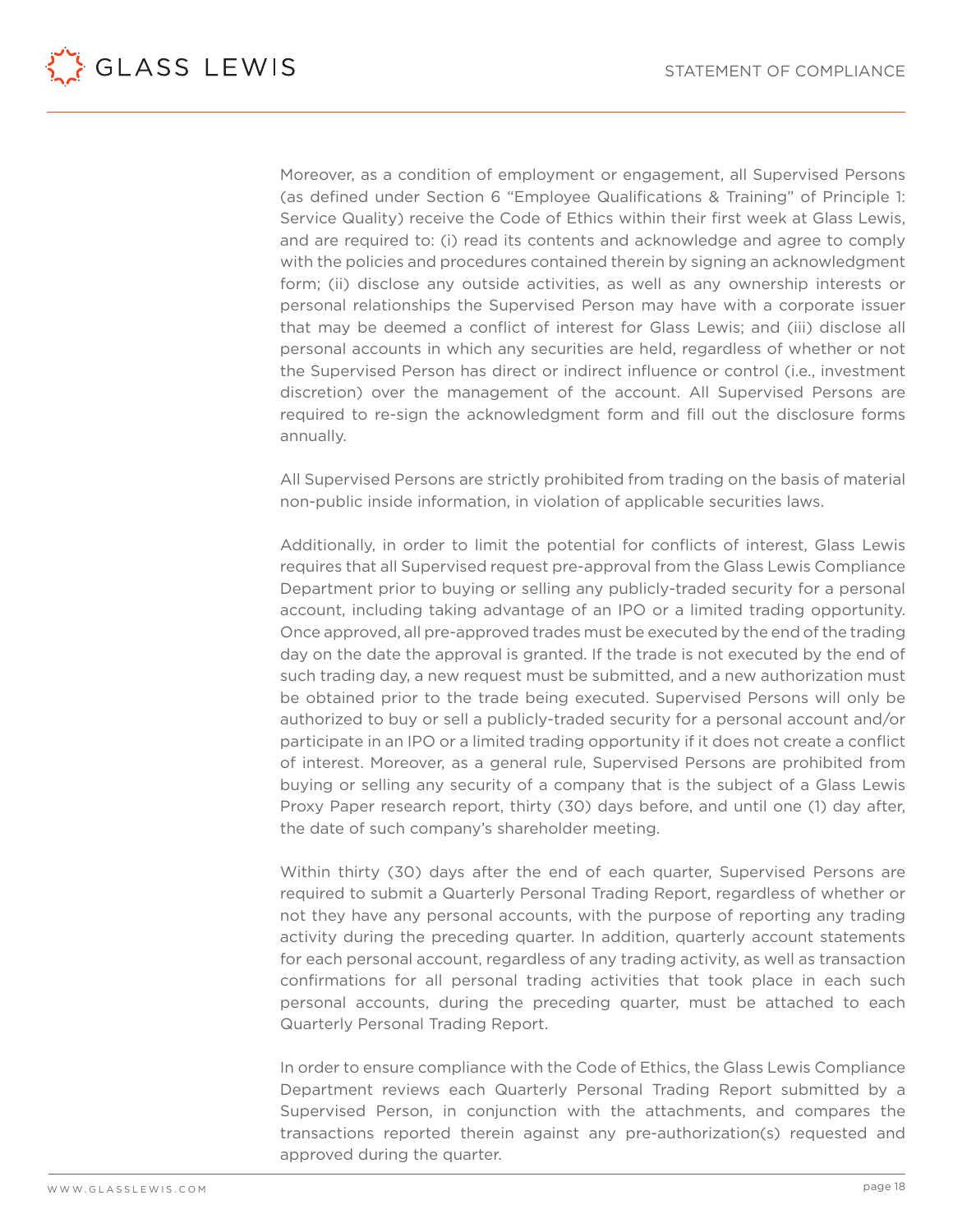<span id="page-18-0"></span>GLASS LEWIS

In addition, to further prevent Supervised Persons from trading on the basis of client information, access to client holdings files, custom policies, and/or voting activity is strictly limited to the client services and operations team members directly responsible for supporting each client.

# 5) Conflict Disclosure

When actual or potential conflicts cannot be avoided, Glass Lewis discloses, on a case-by-case basis, any potential conflict that could be perceived to affect the independence and integrity of its advice. Consistent with its commitment to transparency and conflict avoidance and mitigation, Glass Lewis takes an expansive approach to such disclosure in the interests of fully disclosing any such issues to its clients. Specifically, Glass Lewis will include a specific and prominent "Conflict Note" in its research product when:

- one or both of Glass Lewis' parent companies have a significant, reportable stake in a corporate issuer;
- OTPP and/or AIMCo is a top 20 shareholder at a corporate issuer;
- OTPP and/or AIMCo is a dissident shareholder in a proxy contest or is a shareholder proposal proponent;
- a Glass Lewis employee, or relative of an employee of Glass Lewis, or any of its subsidiaries, a member of the Research Advisory Council, or a member of Glass Lewis' Strategic Committee, which includes representatives of OTPP and AIMCo, serves as an executive or director of a corporate issuer;
- a Glass Lewis institutional investor client is a corporate issuer, is related to, or is owned by a corporate issuer;
- a Glass Lewis institutional investor client submits a shareholder proposal at a corporate issuer, is a dissident shareholder in a proxy contest, or is otherwise publicly soliciting shareholder support for or against a director or proposal;
- Glass Lewis has a material business relationship with a corporate issuer, such as a partner or vendor relationship;
- a corporate issuer has engaged with Glass Lewis;
- a corporate issuer, dissident shareholder or shareholder proponent buys a copy of a Proxy Paper directly from Glass Lewis; or
- a corporate issuer, dissident shareholder or shareholder proponent publishes a Report Feedback Statement.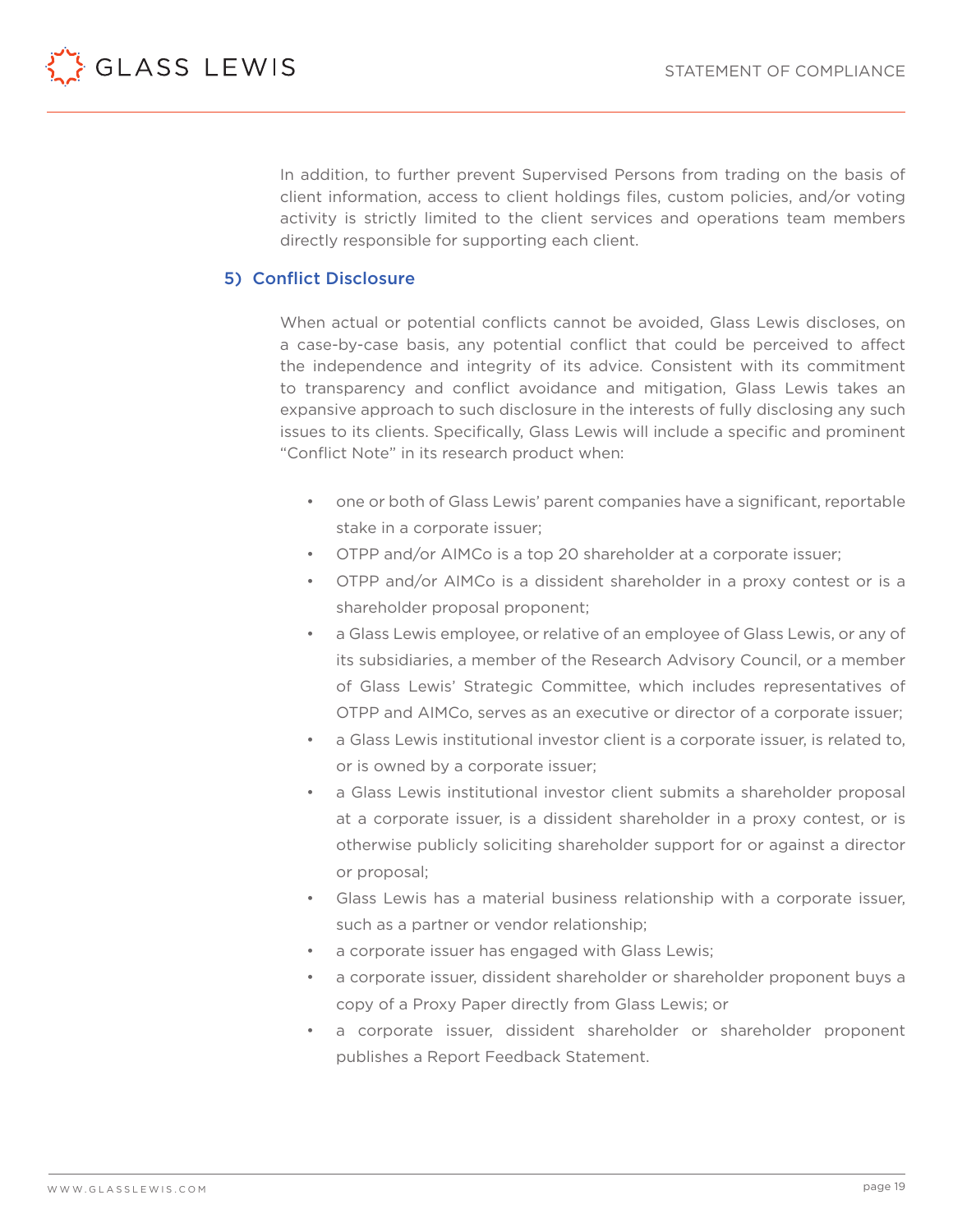<span id="page-19-0"></span>

As mentioned previously, if Glass Lewis is aware that there is a conflict, in addition to the conflicts described above, Glass Lewis provides specific, prominent disclosure describing the nature of such conflict on the cover of the relevant Glass Lewis Proxy Paper research report. This allows clients to review potential conflicts at the same time as they review Glass Lewis' research, analysis and voting recommendations.

Pursuant to these policies, in 2019, Glass Lewis disclosed the following potential conflicts:

| Number of<br><b>Disclosures</b> | <b>Disclosure Type</b>                                                                                                                                                                                       |
|---------------------------------|--------------------------------------------------------------------------------------------------------------------------------------------------------------------------------------------------------------|
| 29                              | One of Glass Lewis' parent companies had a significant,<br>reportable stake in a corporate issuer.                                                                                                           |
| 7                               | A Glass Lewis employee, relative of an employee,<br>member or the Research Advisory Council or member<br>of the Glass Lewis Strategic Committee served as an<br>executive or director of a corporate issuer. |
| 404                             | A Glass Lewis institutional investor client was a corporate<br>issuer or a division of a corporate issuer.                                                                                                   |
| 61                              | A Glass Lewis client submitted a shareholder proposal<br>or was a dissident in a proxy contest.                                                                                                              |
| 16                              | Glass Lewis had a significant business relationship<br>with a corporate issuer.                                                                                                                              |
| 2193                            | A corporate issuer has engaged with Glass Lewis.                                                                                                                                                             |
| 1189                            | A corporate issuer, dissident shareholder or shareholder<br>proponent purchased a Proxy Paper research report<br>from Glass Lewis                                                                            |
| 10                              | A corporate issuer, dissident shareholder or shareholder<br>proponent submitted a Report Feedback Statement.                                                                                                 |

#### 2019 GLASS LEWIS CONFLICT DISCLOSURES

*Note: Conflict notes issued for companies with meeting dates 1 January 2019 through 31 December 2019.*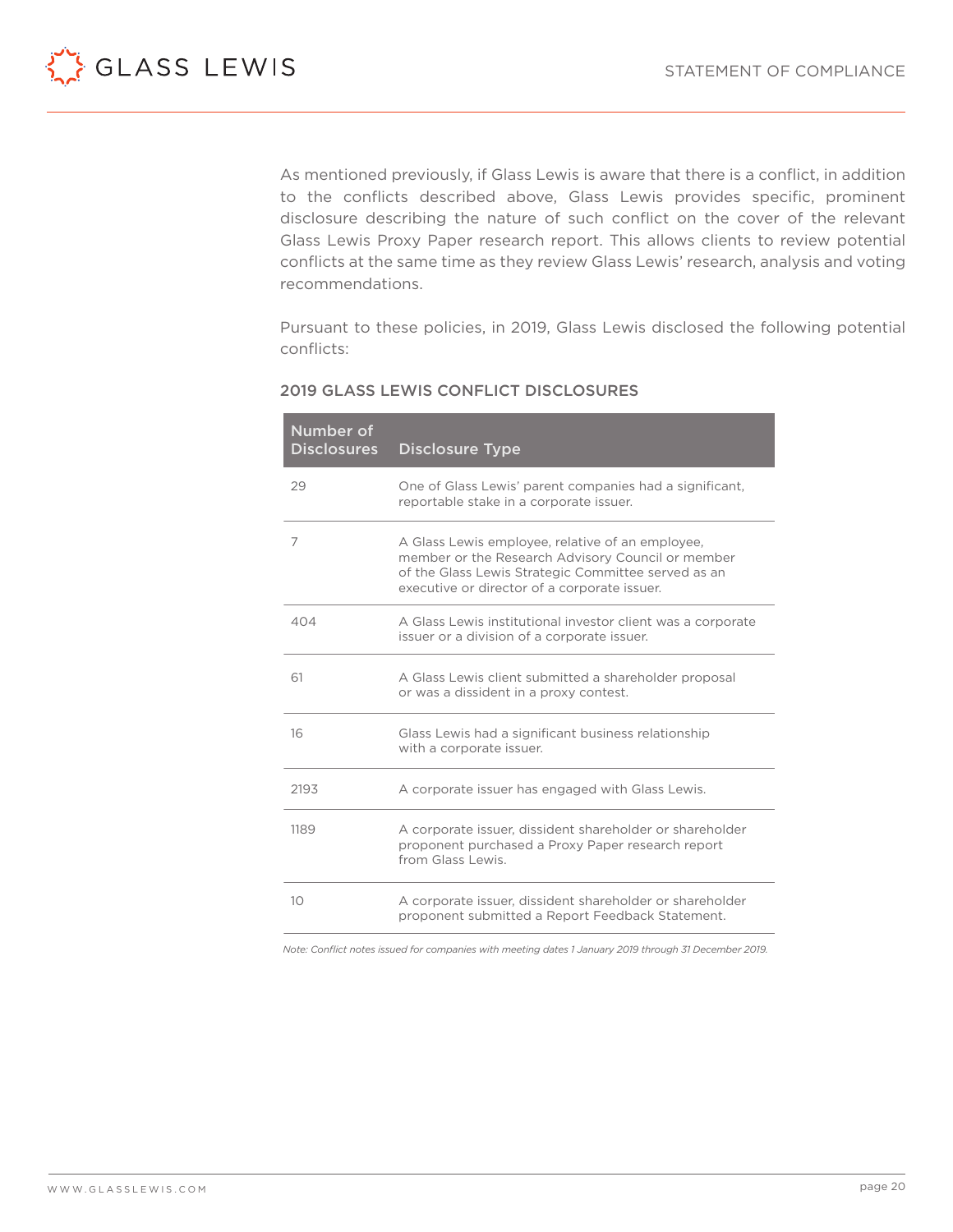

# PRINCIPLE THREE: COMMUNICATIONS POLICY

*With regard to their delivery of services, Signatories should explain their approach to communication with corporate issuers, shareholder proponents, other stakeholders, media, regulatory authorities and the public.*

# 1) Introduction

Glass Lewis' primary duty is to develop high quality research and analysis regarding proposals subject to shareholder vote at corporate issuer meetings, in accordance with client specifications, for timely delivery to institutional investors. As more fully described below, Glass Lewis has developed policies and procedures to guide its engagement with corporate issuers, shareholder proponents, other stakeholders, media and the public in furtherance of this primary mission.

#### 2) Dialogue with Corporate Issuers, Shareholder Proponents & Other Stakeholders

Glass Lewis recognizes that dialogue with corporate issuers and investors can foster mutual understanding, transparency and feedback with respect to Glass Lewis' policies, methodologies and analysis.

#### Engagement Outside the Solicitation Period

Glass Lewis is open to engaging with corporate issuers outside of the peak-season periods. The peak proxy season for North America, Asia and Europe is March through June; the peak Australia season runs from September through November. In 2019, Glass Lewis conducted approximately 1600 engagement meetings and calls with issuers, dissident shareholders, and shareholder proponents globally outside of the solicitation period.

Glass Lewis recognizes that discussions with corporate issuers can benefit both parties. In addition to providing an opportunity for Glass Lewis to better understand the company's governance practices, these engagement meetings often focus on Glass Lewis' research policies and methodologies and the corporate issuers' views on governance practices. In addition to corporate issuers, Glass Lewis engages with a broad group of relevant stakeholders, such as governance, investor and corporate issuer industry associations, as part of its policy development and review procedures.

Importantly, Glass Lewis is not a shareholder, nor does it provide engagement or governance overlay services. As such, Glass Lewis is not empowered by clients to negotiate on their behalf for specific changes to governance practices or structures at companies through

#### NUMBER OF MEETINGS BY REGION

| Region                  | <b>Number of</b><br><b>Meetings</b> |
|-------------------------|-------------------------------------|
| North America           | 537                                 |
| Europe                  | 630                                 |
| Asia                    | 124                                 |
| Australia & New Zealand | 267                                 |
| <b>Emerging Markets</b> | 11.5                                |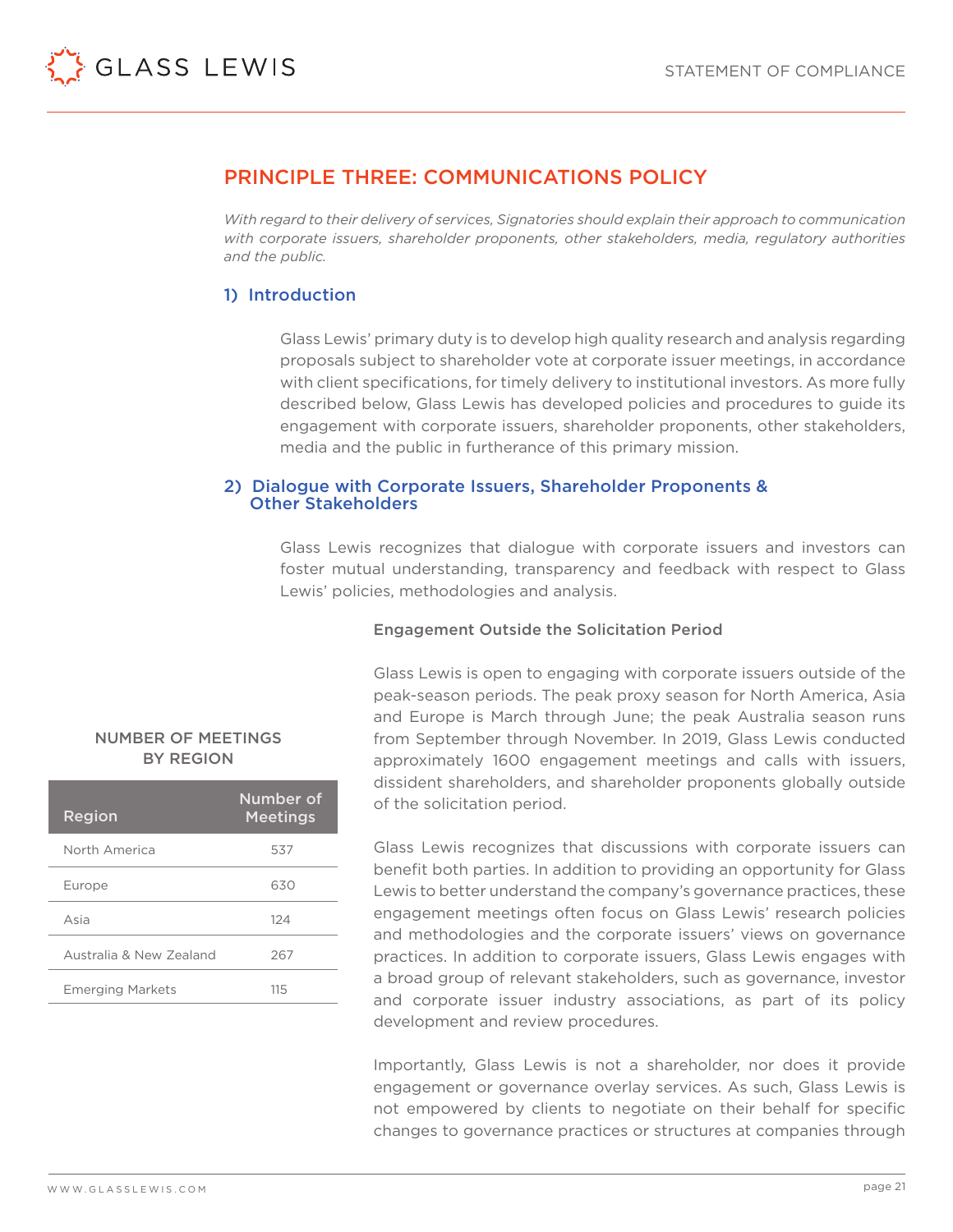<span id="page-21-0"></span>

meetings with company representatives. Furthermore, although Glass Lewis is open to participating in constructive engagement, its research and recommendations are based only on publicly-available information. In order to promote a constructive discussion, Glass Lewis will ensure that the analysts who meet with company executives and directors have the requisite experience and responsibilities for the specific topics to be discussed, such as remuneration or ESG risks. Glass Lewis encourages companies to also include appropriate personnel in such engagements. Indeed, since non-executive directors are the elected shareholder representatives, Glass Lewis has found engagement is often more productive when independent directors play an active part in the discussion.

#### **Engagement During the Solicitation Period**

Glass Lewis limits its engagement with "interested parties" during the proxy solicitation period. For these purposes, "interested parties" include:

- corporate issuer representatives;
- shareholder proposal proponents;
- dissident shareholders engaged in a proxy contest or contested financial transaction;
- shareholders engaged in a public solicitation of other shareholders to withhold votes during the solicitation period (AKA "vote-no campaigns"); and
- institutional shareholders of a company with an upcoming meeting that may or may not be clients of Glass Lewis.

Glass Lewis generally refrains from engaging with these interested parties during the proxy solicitation period, except in specific supervised circumstances that are approved by senior management of Glass Lewis. For example, in the case of a dissident campaign, shareholder proposal or M&A transaction, Glass Lewis may meet with the dissident, the shareholder proponent or the other party to the M&A transaction, only if the corporate issuer is afforded the same opportunity.

In addition, interactions and communications with interested parties may occur, during the solicitation period, in the following instances: (i) when a research analyst seeks clarification regarding publicly disclosed documents or information or the availability of additional public disclosures; (ii) when attending a corporate governance forum, conference, event or panel involving participants in the corporate governance industry; or (iii) when addressing a factual error or omission in a Proxy Paper research report brought to the attention of Glass Lewis.

All Glass Lewis employees engaging with interested parties are required to comply with Glass Lewis' engagement policies and procedures. Given variations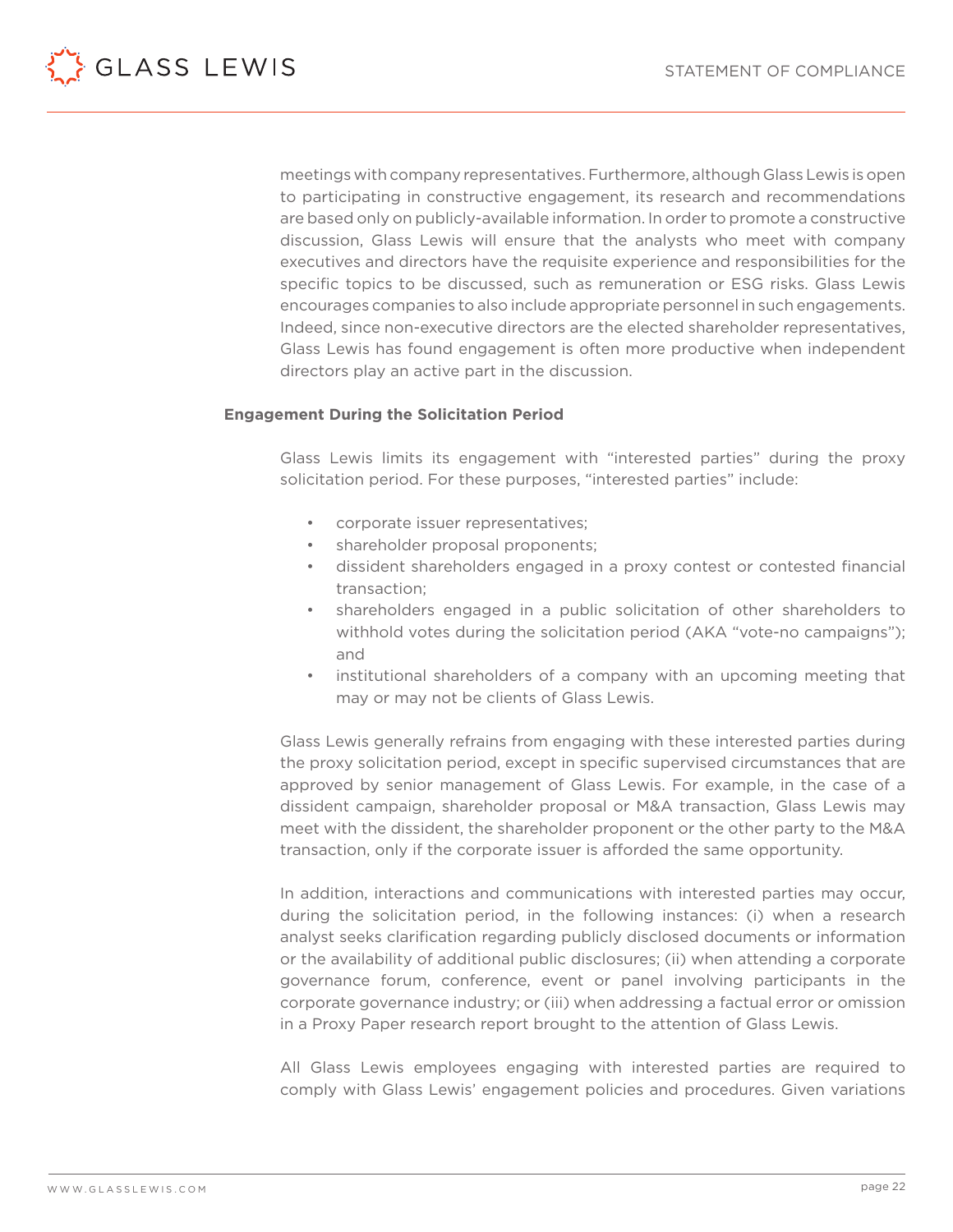<span id="page-22-0"></span>

in local law and proxy season timing, Glass Lewis' engagement policies and procedures vary by jurisdiction. All of Glass Lewis' engagement policies and procedures, however, focus on balancing the goal of obtaining relevant information from covered companies (and other interested parties), as well as fostering mutual understanding and promoting better disclosure, with maintaining the independence of Glass Lewis' advice. The relevant engagement guidelines for different jurisdictions are all made available on Glass Lewis' public website at <https://www.glasslewis.com/engagement-policy/>. Any meetings, interactions or communications with interested parties that fall outside the scope of Glass Lewis' engagement policy are prohibited without the approval of a senior manager of the Glass Lewis research team.

All engagement meetings, interactions and communications must be documented, in accordance with Glass Lewis' engagement policy and, if applicable, disclosed, as specified in Glass Lewis' Conflict Documents.

Moreover, given that Glass Lewis' analysis and recommendations are based solely on publicly-available information, the use and disclosure of any material non-public information inadvertently disclosed to Glass Lewis by an interested person, either during an engagement meeting or during any other interaction or communication with such interested person, is strictly prohibited.

#### **Data Review**

Glass Lewis provides the subjects of its research with its Issuer Data Report ("IDR"), which details the key facts underlying the relevant Glass Lewis Proxy Paper report for their review before the report is finalized. This practice is deliberately limited to data. Glass Lewis finds that by providing the facts underlying the report, it can gain any benefit of company review without inviting time consuming and unproductive debates about Glass Lewis' methodology or what result that methodology should lead to in the context of a particular recommendation. This free service has been available for several years and more than 1,400 companies in 22 countries participated during 2019.

#### **Errors or Omissions**

Glass Lewis also has policies and procedures in place for corporate issuers and others who believe there is an error or omission in Glass Lewis research to flag the issue for Glass Lewis' review. Glass Lewis maintains an Issuer Portal on its public website – at [www.glasslewis.com/ issuer-overview/](http://www.glasslewis.com/ issuer-overview/) – through which companies and proponents wishing to bring purported errors or omissions to Glass Lewis' attention, as well as subsequent or amended filings, can do so.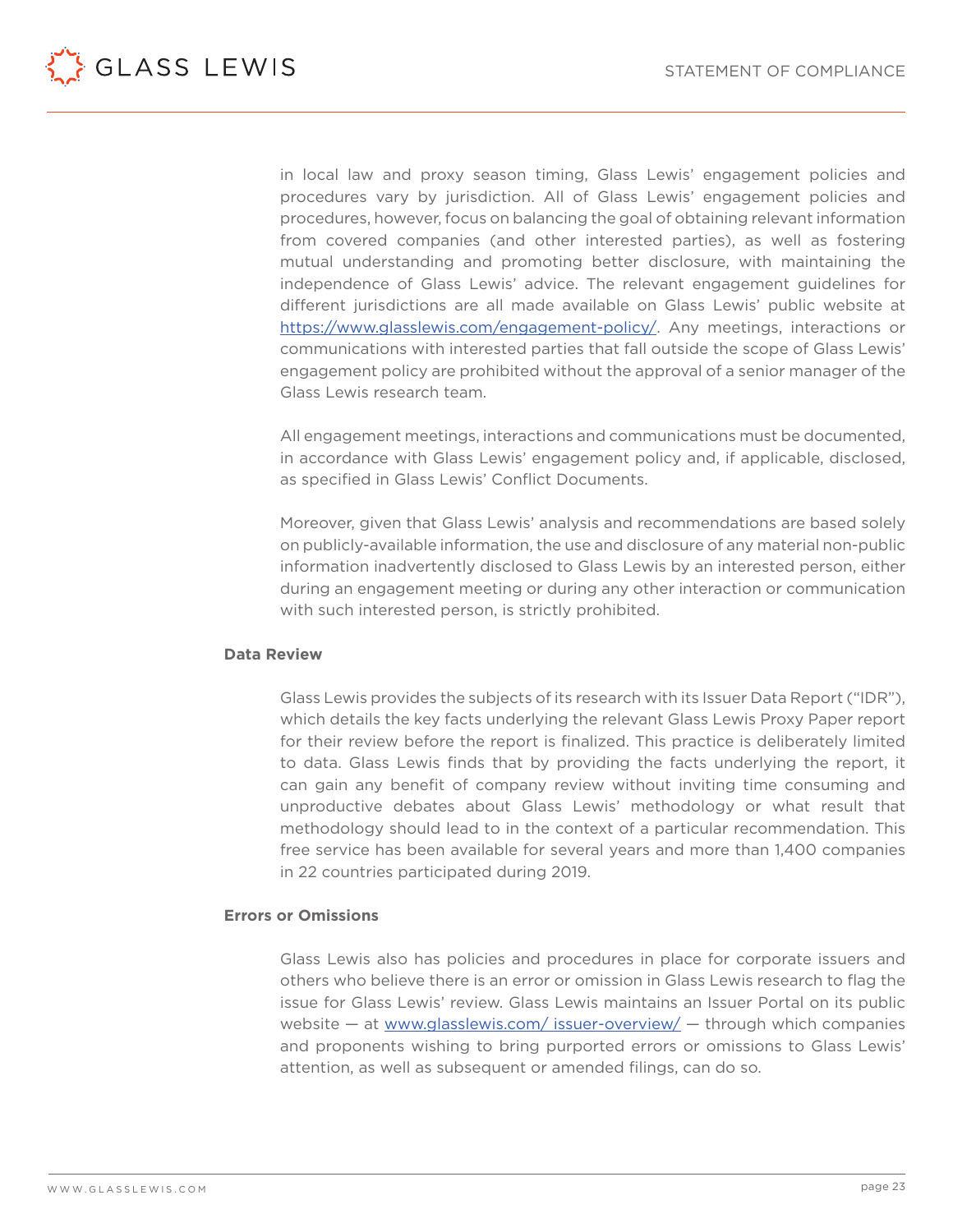

All electronic inquiries are recorded and tracked to ensure timely and appropriate response.

If a Glass Lewis Proxy Paper research report is revised, Glass Lewis will explain the nature of all revisions, including changes to recommendations, as a note in the report and will notify clients via email of all material changes to the revised report. Glass Lewis will also notify clients voting according to custom policies, even if the revision to the Glass Lewis Proxy Paper research report would not appear to impact a client's vote recommendations.

#### **Report Feedback Statement**

In March 2019, Glass Lewis introduced the Report Feedback Statement ("RFS"), through which companies can opt to have a statement responding to Glass Lewis' research transmitted to Glass Lewis clients through its client and voting platforms. In 2019, the RFS was available to all companies in the United States, Canada and Australia.

The Report Feedback Statement provides a unique opportunity for corporate issuers and shareholder proposal proponents – the subjects of Glass Lewis' Proxy Paper research reports – to submit feedback about the analysis of their proposals, and have comments delivered directly to Glass Lewis' institutional investor clients. Corporate issuers and shareholder proponents alike are eligible to participate in this service and provide their statements directly to Glass Lewis' research and engagement team, which in turn distribute them to clients within the firm's research and voting platforms. Glass Lewis' institutional investor clients benefit by conveniently receiving unfiltered commentary on the firm's analysis from subject companies and shareholder proponents. The real-time perspective provides an additional dimension for their consideration and is easily accessible, with reasonable time to review, even within the peak of proxy season.

Following a successful roll-out in 2019, Glass Lewis expects to enhance and expand this service globally for the 2020 proxy season.

#### **Proxy Talk Conference Calls**

From time to time, Glass Lewis will host Proxy Talk conference calls to facilitate an in-depth discussion of a specific meeting, proposal or issue.

Glass Lewis clients are able to listen to the calls and submit questions to speakers, with representatives from the Glass Lewis research team serving as moderators. Proxy Talk calls on specific proposals or individual meetings are held prior to the publishing of the Glass Lewis Proxy Paper research report in order to better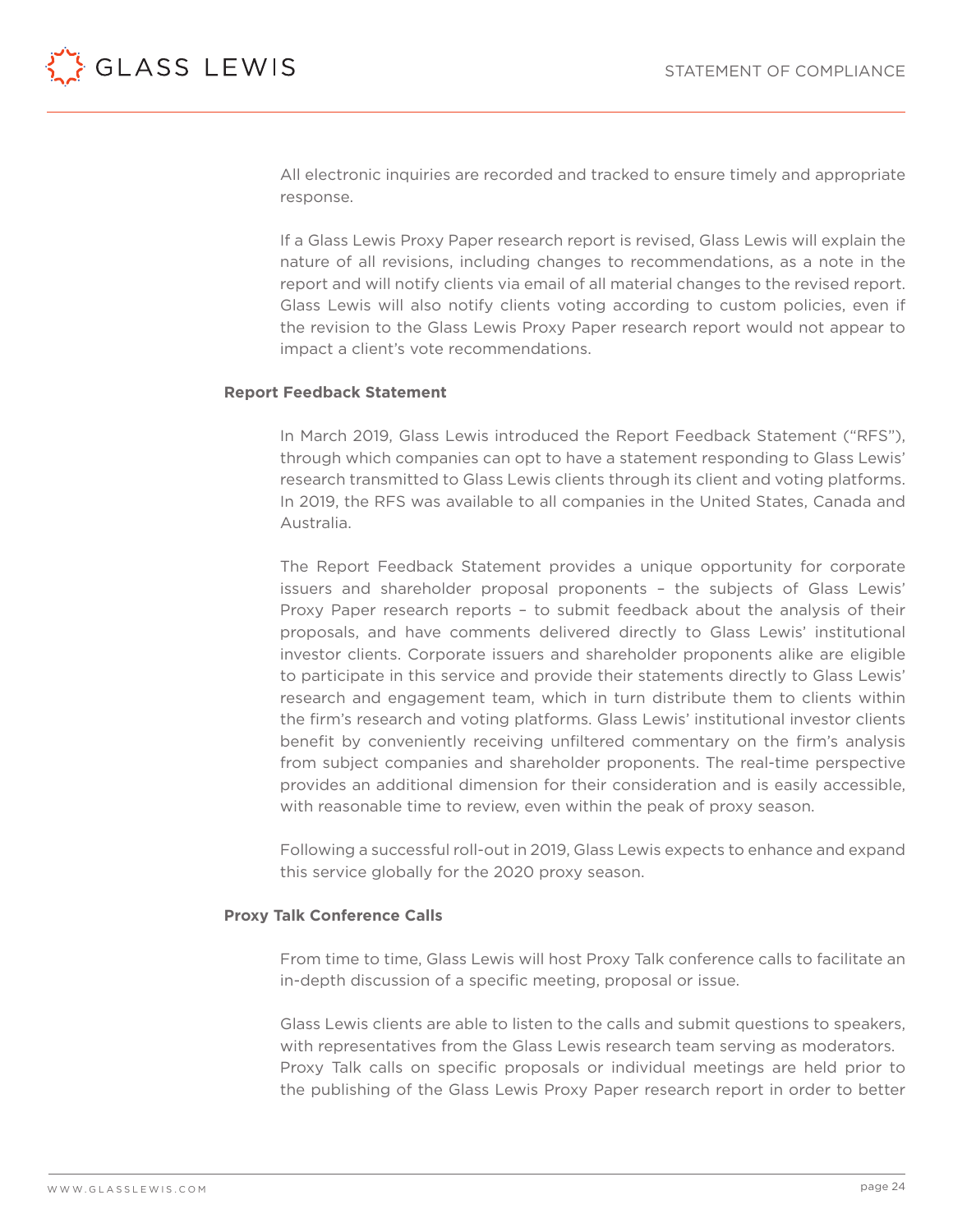<span id="page-24-0"></span>

understand information contained in public disclosures. Typically, calls are held so the participants (e.g., company representatives, directors, dissidents and shareholder proposal proponents) have an open forum to provide further rationale on specific issues. This has proven to be an effective way for companies to reach institutional shareholders directly, empowering clients with more information and the opportunity to pose questions directly to company executives and directors as well as shareholder proponent and dissident nominees in contested elections.

All Proxy Talks are recorded and available on Glass Lewis' public website.

#### 3) Dialogue with Media, Regulatory Authorities & the Public

Glass Lewis also engages in dialogue with the media and the public, consistent with its primary mission of providing high-quality research and analysis to its institutional investor clients.

#### **Media**

At its discretion, Glass Lewis will provide its Proxy Paper research reports to the media upon request, subject to Glass Lewis' terms of use. Furthermore, Glass Lewis may respond to media requests for comment regarding published reports or general governance issues. Glass Lewis will not, however, discuss a particular meeting during the solicitation period prior to publishing that meeting's Proxy Paper research report, or make copies of its Proxy Paper research reports available to the media in advance of those reports being issued to its clients. Glass Lewis also does not issue press releases on its research recommendations and typically does not proactively distribute its Proxy Paper research reports to the media or the public.

#### **Regulatory Authorities**

Glass Lewis maintains regular contact with relevant regulatory authorities. These contacts consist of both monitoring regulatory developments in the context of updating Glass Lewis house policy guidelines and keeping aware of proposed and new regulations that might affect the work of proxy advisory firms. Glass Lewis does not actively engage regulators on behalf of institutional investors. Glass Lewis responds to relevant regulatory consultations on corporate governance and stewardship matters insofar as it can provide relevant perspective or insight. Such submissions can be found on our website at [https://www.glasslewis.com/](https://www.glasslewis.com/regulatory-matters/) [regulatory-matters/](https://www.glasslewis.com/regulatory-matters/).